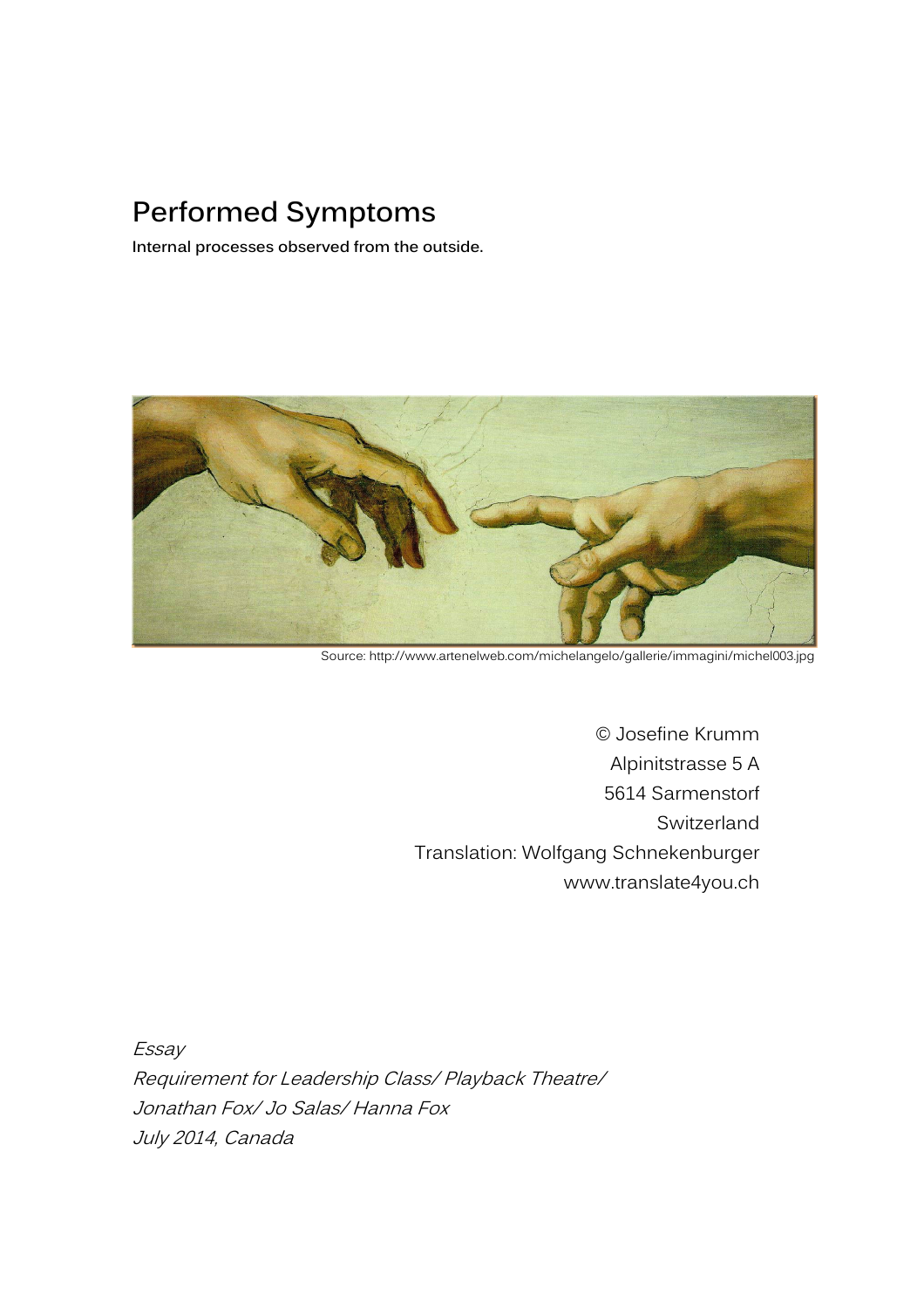| List of Contents |                                        |   | Page      |
|------------------|----------------------------------------|---|-----------|
|                  | Preface                                | 3 |           |
|                  | Acknowledgements                       | 4 |           |
| 1.               | Hypothesis                             | 5 |           |
| 1.1              | Reasoning                              | 5 |           |
| 1.2              | Summary                                | 5 |           |
| 2.               | Definitions and theoretical references | 6 |           |
| 2.1              | Definitions                            | 6 |           |
| 2.2              | Playback Theatre                       |   | $7 - 8$   |
| 2.2.1            | Ri-ken-no-ken                          |   | $8 - 10$  |
| 2.3              | Suitable questions                     |   | $11 - 15$ |
| 2.4              | <b>Beneficial beliefs</b>              |   | 16-18     |
| 3.               | Implementation                         |   | 18        |
| 3.1              | Rehearsals                             |   | 18        |
| 3.2              | Public performances                    |   | 19        |
| 3.2.1            | Event 21 February 2014                 |   | 19-20     |
| 3.2.2            | Event 7 March 2014                     |   | 20-21     |
| 3.2.3            | Event 28 March 2014                    |   | $22 - 23$ |
| 4.               | Reflection personal process            |   | 24-25     |
| 5.               | Conclusion                             |   | $25 - 27$ |
| Bibliography     |                                        |   | 28-29     |
| Appendix I - III |                                        |   |           |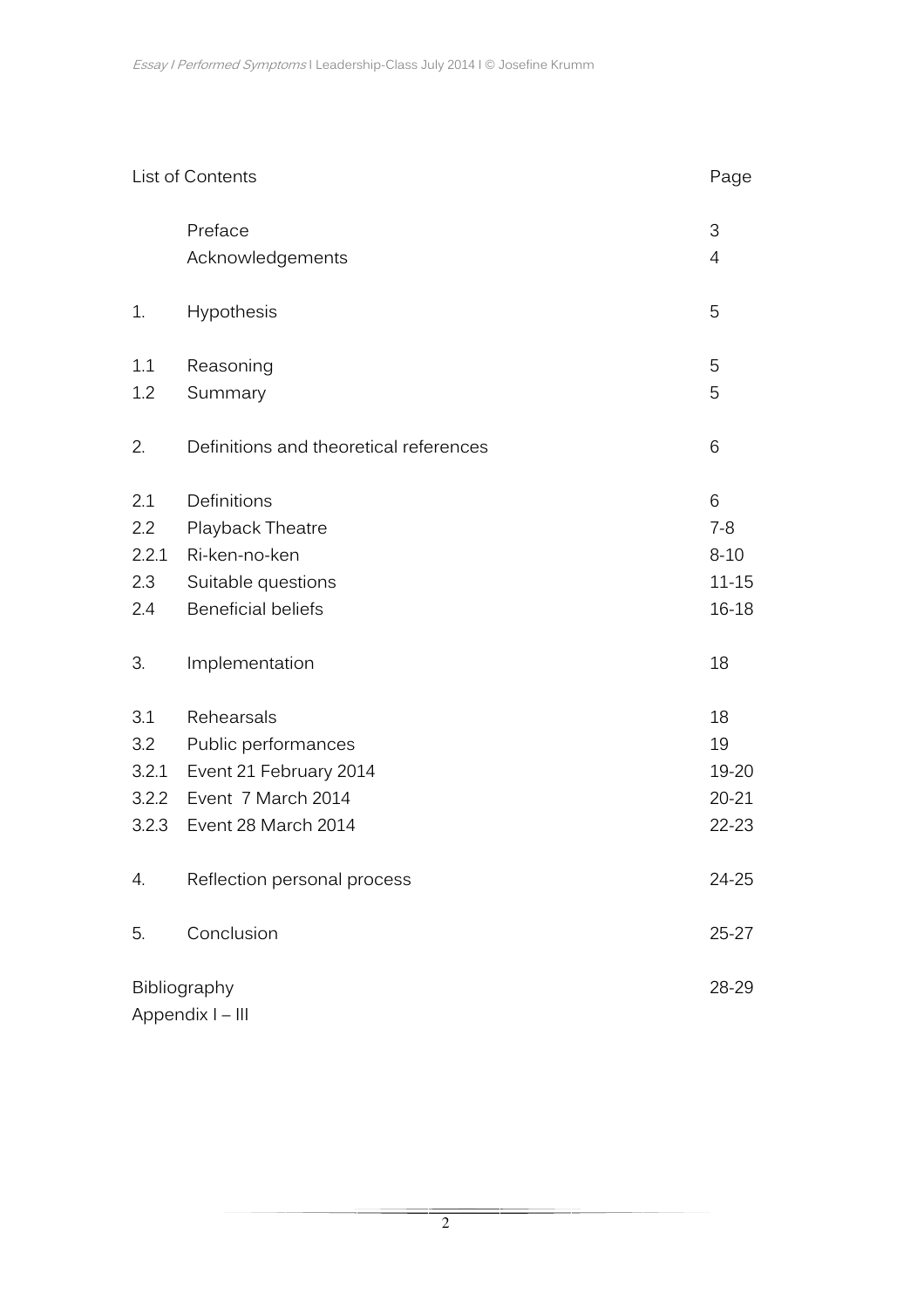# Preface

Through a coincidental experience made during a gehdicht.ch Playback Theatre rehearsal, the members of the company suggested playing symptoms within the parameters of standard forms used in Playback Theatre.

Symptoms are usually connected with a medical diagnosis and, therefore, symptoms confirming good times are much less common. In Performed Symptoms, the conductor's questions elicited symptoms that bore witness to pleasant and healthy experiences – in full awareness of the difficulty to talk about symptoms in front of a group of strangers.

Symptoms played on stage from an aesthetical distance can generate new impressions or useful insights for the person having the symptoms. Tellers thus create a condition that helps strengthen their personal health.

The gehdicht.ch company worked on this project in two rehearsals and four performances; the following report summarises the experiences made.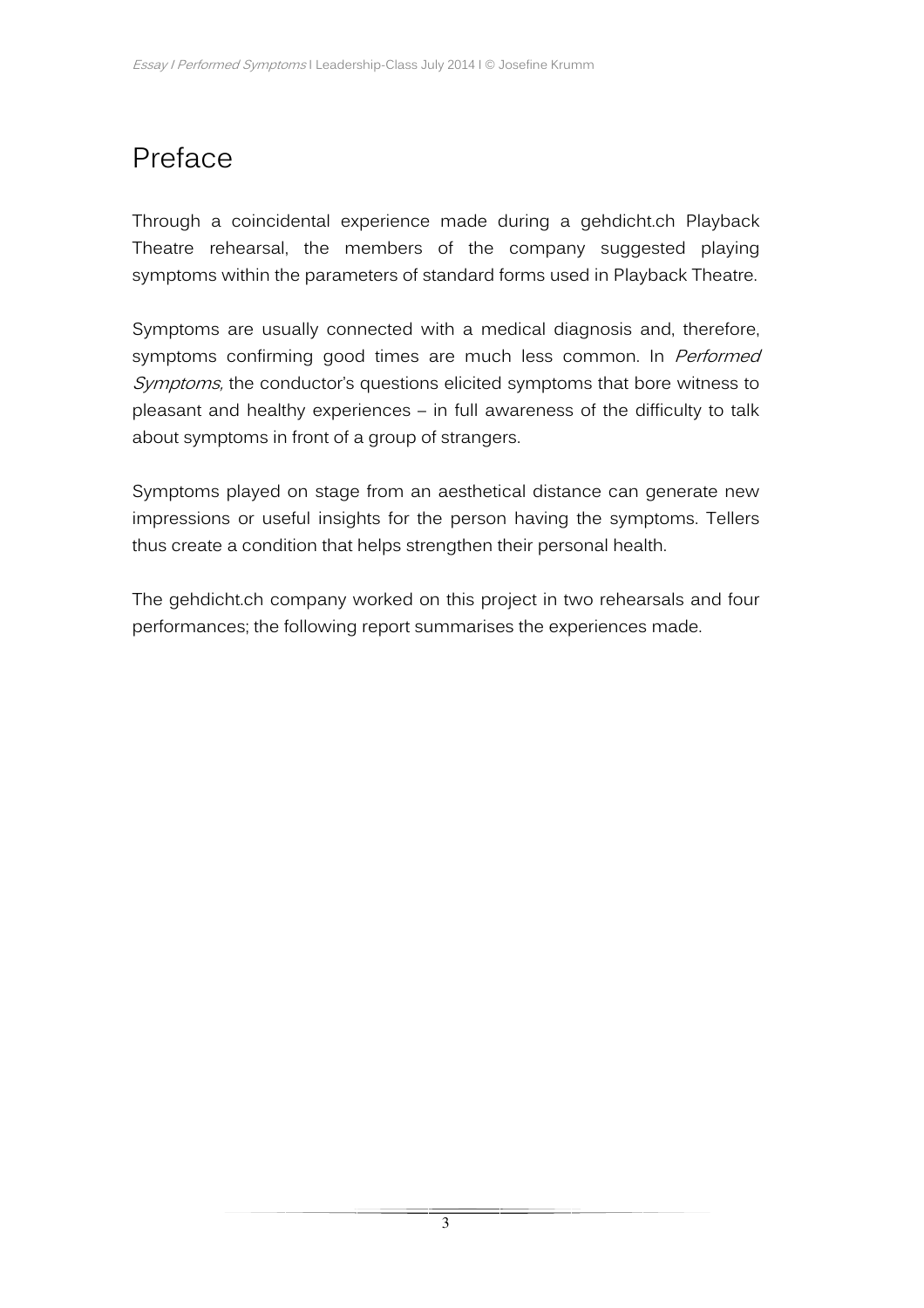## Acknowledgements

I am very grateful to the company members of gehdicht.ch for their cooperation and dedicated participation in the Performed Symptoms project: Silvia Hammer, Andrea Küng Bützberger, Alice Lüps, Mathias Schiesser, Karin Schläppi, Wolfgang Schnekenburger, Pia M. Steiner, Felix Wietlisbach.

I would like to extend my gratefulness to our guests for their willingness to experiment and for their attendance, their stories and their feedback.

I owe special gratitude to Wolfgang Schnekenburger for translating this report into English.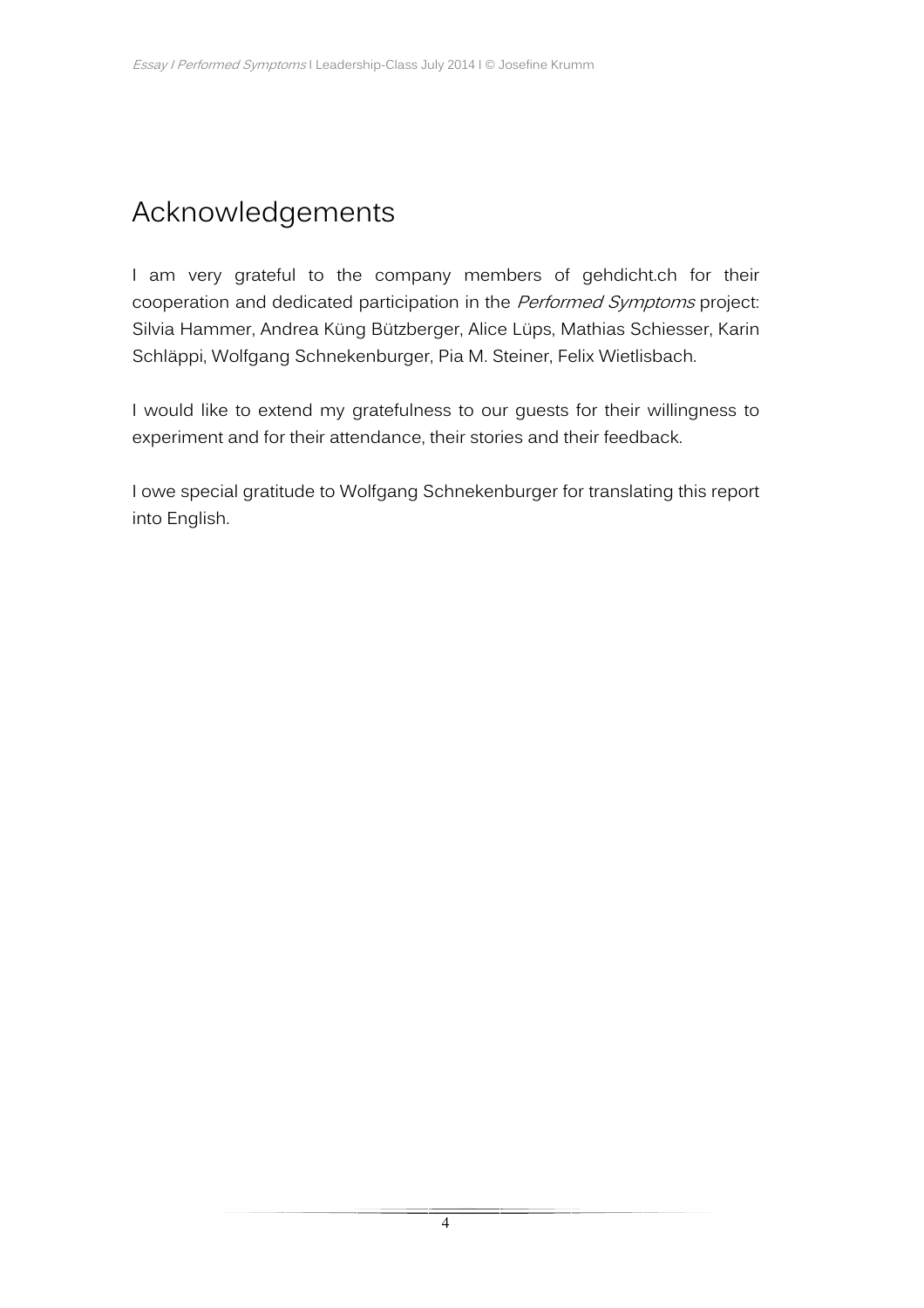# 1. Hypothesis

By watching a symptom being performed on stage within the parameters of Playback Theatre, the storyteller will change his or her perspective on it. The teller will obtain a new or different understanding of the issue at hand, receive a hint or two on how to deal with it, or put the symptom in a different context.

### 1.1. Reasoning

The four performances were enacted under the title of *Performed Symptoms* to which guests were invited personally. The procedure was based on a wish to empower individuals to make increasing use of their imagination as a helpful means of coping.

### 1.2. Summary

The Performed Symptoms project throws light on the nature of symptoms. It takes into consideration four dimensions of health: physical, mental, social and spiritual.

Descriptions of the project provide information concerning Playback Theatre's contribution toward increased personal wellbeing. The project was carried out from a salutogenic perspective by focusing on stories concerning personally experienced symptoms. A continuation of the project work could possibly concentrate even more on the potential effect of Playback Theatre and focus on a defined target group.

The assumption underlying this project implies that performing symptoms on stage makes a contribution toward strengthening an individual's resources of resistance, and it reminds individuals of their ability to take personal decisions. It is conceivable to introduce *Performed Symptoms* into a clinical setting and thereby strengthening interdisciplinary efforts concerning health promotion and prevention.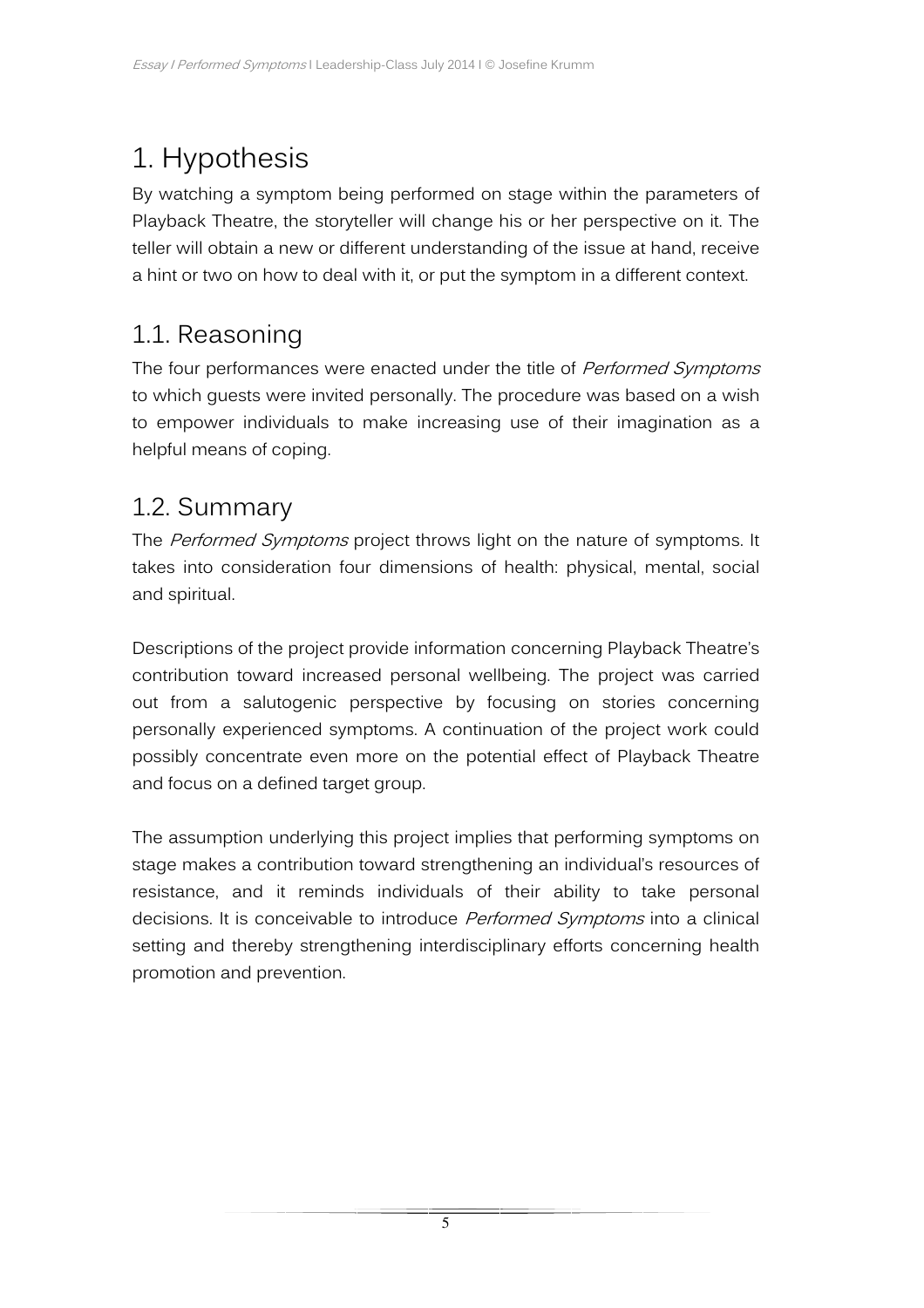## 2. Definitions and theoretical references

This chapter provides a definition of the term "symptom". Information concerning Playback Theatre and a summary of the consulting concept in psycho-oncology underline the significance which a performed symptom may hold for the storyteller.

### 2.1 Definitions

Symptoms are mental and physical signs that individuals notice with regard to themselves and confirmed by and shared with a third person. The root of the term symptom is ancient Greek and means accident, misfortune, that which befalls (syn-piptein, ptoma). It represents a coincidence or an occurrence, which in psychotherapy or medicine is considered a sign that indicates something. It can either be determined (by the medical fraternity, psychotherapists) or experienced (by the individual concerned). The sum of the symptoms resulting from a medical condition (or "chronic") represents the clinical presentation, or "clinic". Symptoms can be defined as either *subjective* (perceived by the individual concerned) or *objective* (perceived externally) signs of disease. Typical combinations of symptoms are also called syndromes, and are subdivided into *objective* and *subjective* symptoms:

- Objective symptoms refer to individual pathological findings made by the examining individual, or reports on the illness made by a third party (e.g. family). A distinction is made between a self-diagnosis and an external diagnosis.
- Subjective symptoms refer to pathological findings perceived by individuals themselves.

In everyday use of language, the term "finding" is often used synonymously with the word "symptom". However, there is a difference between the two terms: "finding" comprises the empirical character (what could be found) of the characteristics, while "symptom" includes the symbolic nature of a characteristic and is considered as a sign of a disease. A "residual symptom" is defined as the remaining symptom following recovery. A "prodrome" is an unspecified early symptom of an infectious disease such as, for instance, rheumatic pains, weakness, or temperature.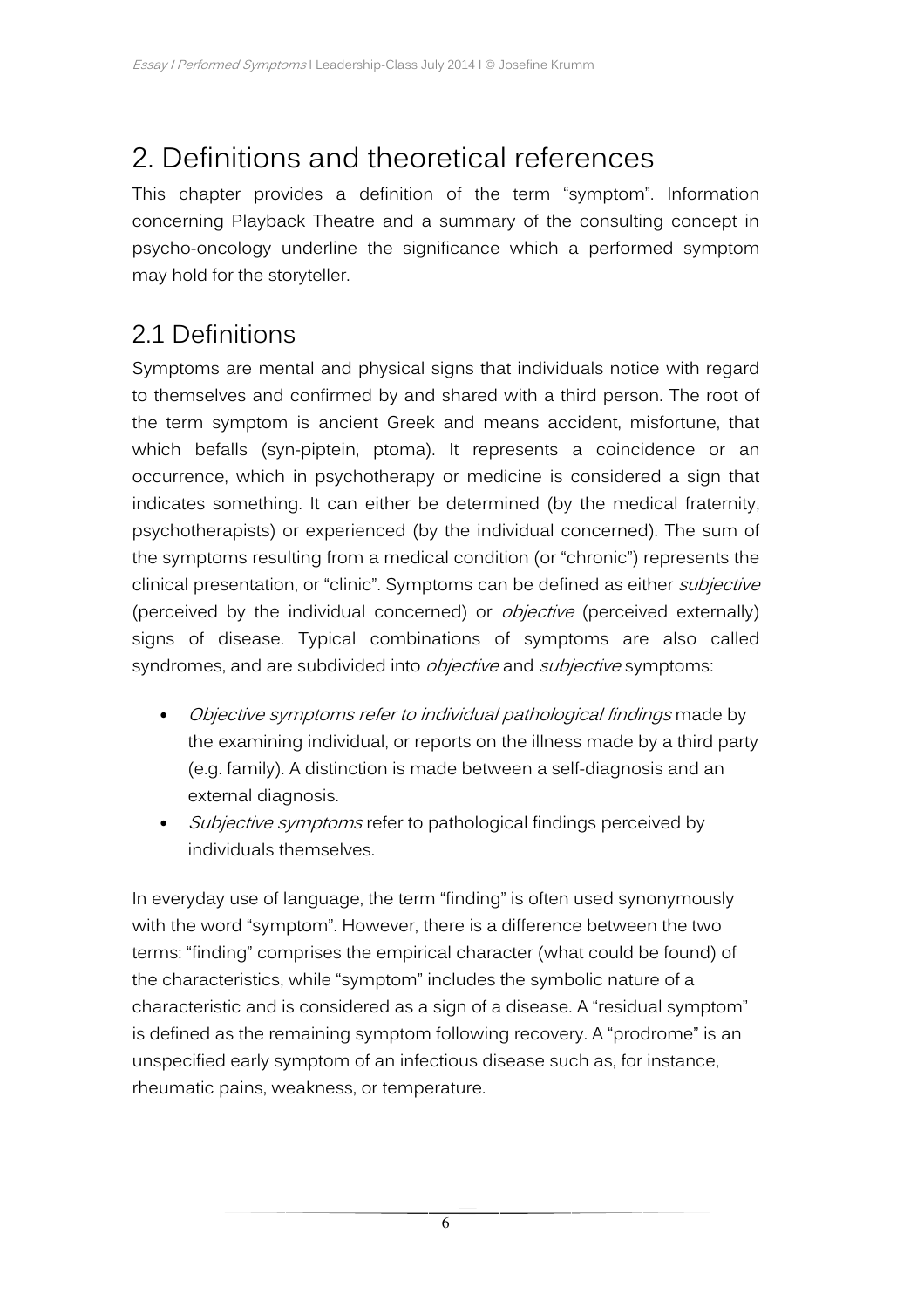## 2.2 Playback Theatre

Playback Theatre is a form of improvised theatre based on spontaneous stories and accounts of personal experiences as told by members of the audience.

Playback Theatre has spread across the globe since its establishment in the mid-1970s by Jonathan Fox and Jo Salas, the founders and pioneers of Playback Theatre. Playback Theatre companies have been established around the world and operate in a wide range of social contexts. Jonathan Fox considers this an attempt to create a form of theatre that draws and ritualises its dramatic performance from society and possesses an exemplary function. Jo Salas defines it as an art form coupled with an interactive, social experience.

Playback Theatre may be considered an integrated approach. The method provides individuals with a very effective and serious method to assist them in coping with their lives. In a lecture held in 2007 and entitled "Playback Theatre and Psychoanalysis", Professor Ralph Zwiebel of the University of Kassel (Germany) asserted that Playback Theatre contains a potentially spiritual dimension which can be experienced by both the storyteller and the performers.

Playback Theatre performances do not use a script or a score, but rhythm and defined sequences. At a performance, following an introduction by the conductor, someone in the audience will be ready to tell a story or an occurrence. The members of the audience will experience trust if the performers create a safe atmosphere. In this kind of atmosphere, personal stories will be welcomed and valued appropriately.

The company is expected to respect the truth of the person telling the story while, at the same time, the company members perform the story at an artfully elevated level. This requires creativity, a repertoire of forms, intuition, a feeling for the other performers, and stage presence.

Rituals and art are significant in the context of Playback Theatre only if attention is given to everyone attending. The conductor interacts directly with the public in a respectful and warm manner while showing sensitivity for the Playback context.

Persons who share their experiences with others let go of their story to a certain degree. By recognising other strategies, all of the individuals witnessing this can expand their own ways of coping. At Playback Theatre events, members of the audience often experience a connection with others in the audience, especially in situations when the stories intensify and grow into a shared theme. An important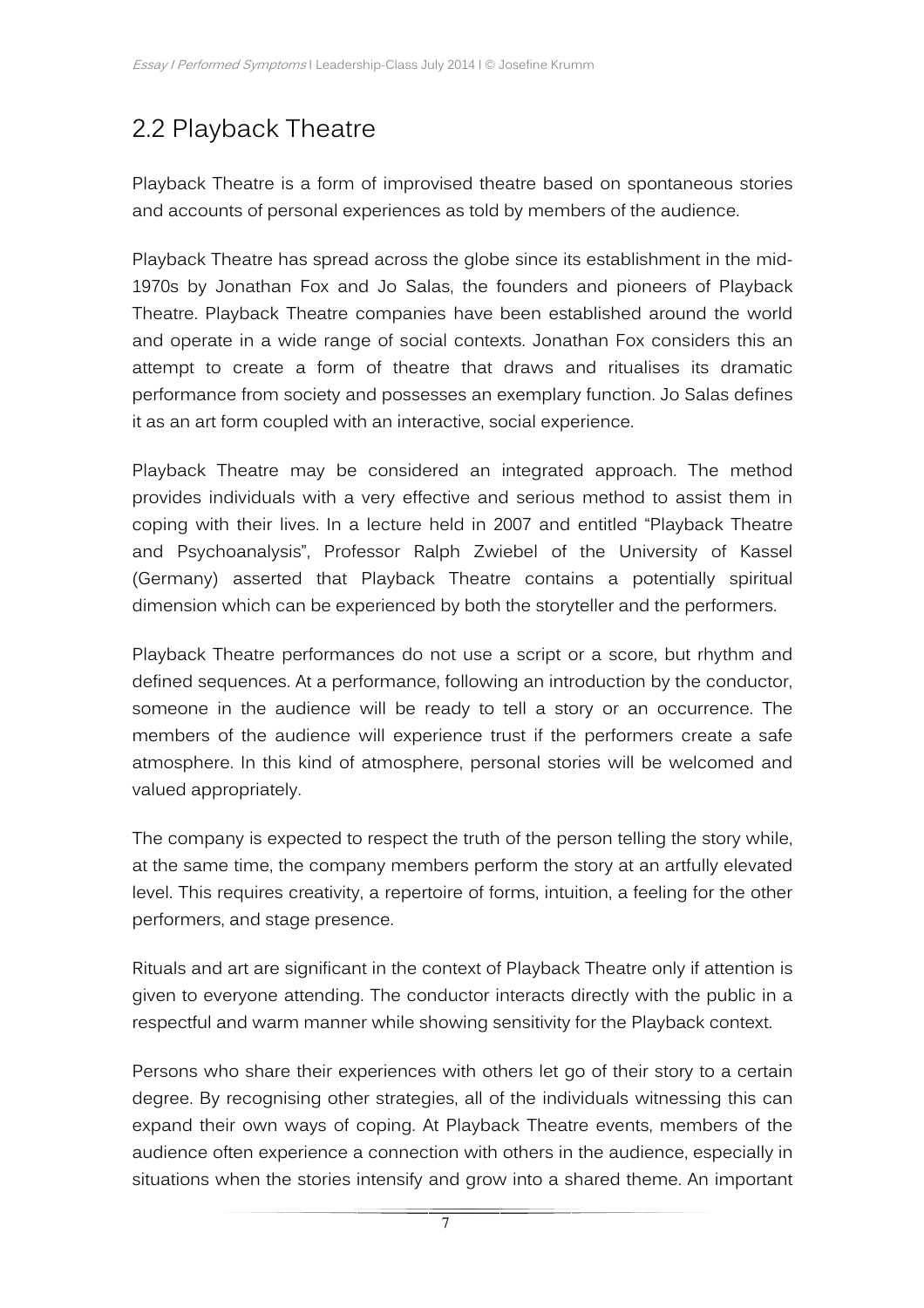issue for the performers is their capability to free themselves of their own beliefs in order to serve the story and to react with their own, subconscious self to the storyteller's story.

In terms of the company's preparatory work for the *Performed Symptoms* project, we took a close look at Ri-ken-no-ken. We followed Yoshi Oida's guidance to examine the sincerity of each enactment and to continuously refine our perception of authenticity. The following chapter elucidates this demanding approach between inside and outside.

#### 2.2.1 Ri-ken-no-ken

In "An Actor's Tricks", Yoshi Oida (2009), a Japanese actor and director, writes that, somewhere between subjects and objects, birth is being given to a new element. As an actor one can look at every aspect of one's own self, one's own thoughts, feelings and movements from the inside while at the same time observing one's own image from the outside. Only then will action become possible, accompanied by the emergence of a strange psychological state. According to Oida (2009), this phenomenon eludes logical explanation; it contains no logic, no words, and no intelligence; only experience can teach us to understand it.

In order to throw light on this process, Oida describes a situation from his professional life as an actor in Peter Brooks' international theatre company. During the daily improvisation training sequences, he participated wholeheartedly and put to use his imagination and his body to do certain things. As a result of being so close to the situation, Yoshi Oida forgot all about ri-ken-no-ken. When he tried to look at himself from the outside, he felt paralysed because he tried to control everything that he did, and it seemed impossible to harmonise the two perspectives.

How can a natural, dynamic flow between oneself and the audience be maintained? One day, a samurai warrior asked a Zen master what he should focus his perception and concentration on. The master replied: "Not on the tip of the enemy's sword and not on the tip of your own sword. Also, you should not focus on your enemy's hands or the movements of his feet. Instead, you should simultaneously concentrate on everything and on nothing and keep your perception in movement. Like a mirror that reflects everything but focuses on nothing."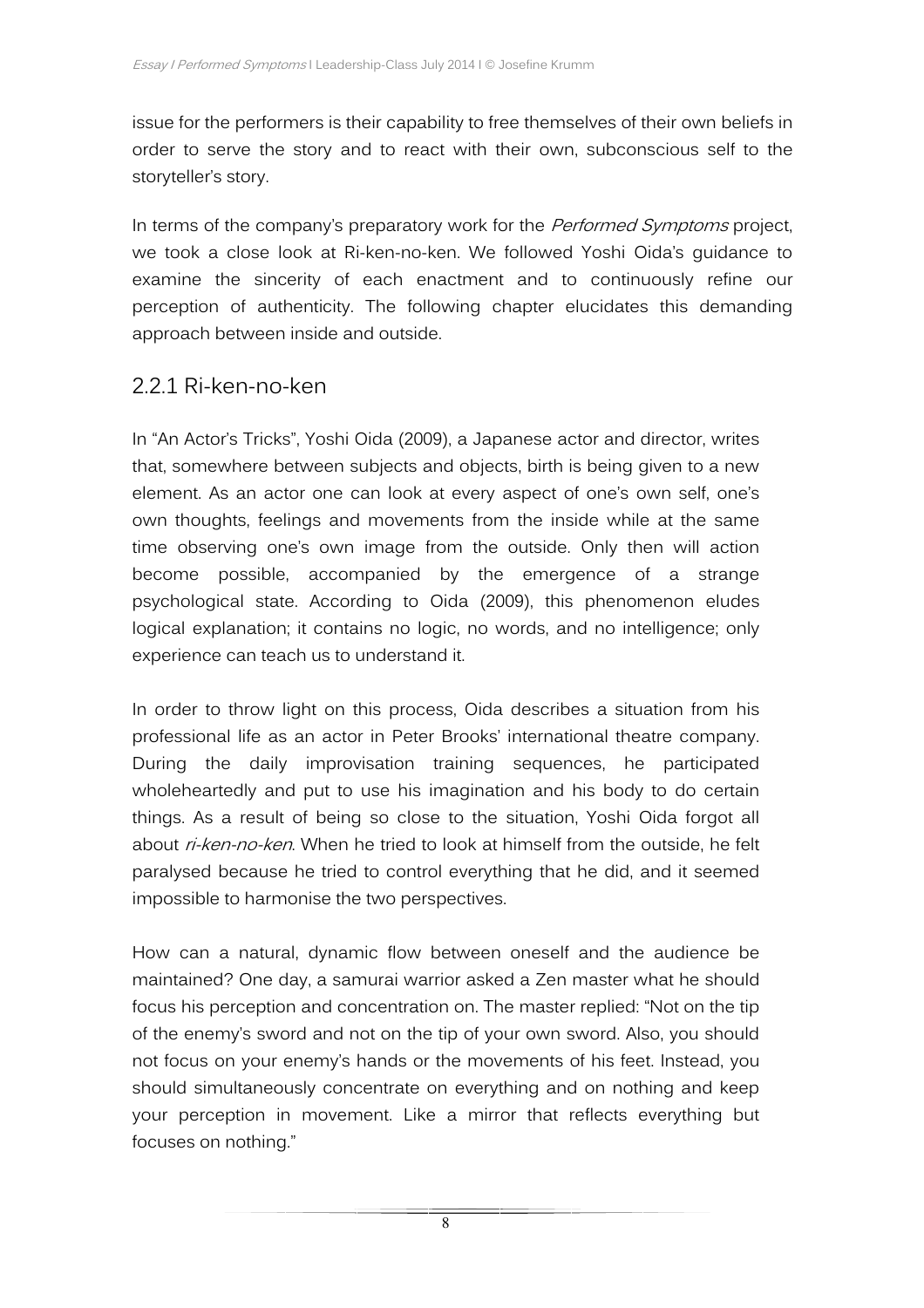When Yoshi Oida for the first time watched a video-recording of his stage performance, he was shocked and appalled. This experience is shared by individual members of the gehdicht.ch Playback Theatre company. Oida suddenly discovered that he was able to view himself from the outside while simultaneously fully experiencing the improvised situation: he was able to see himself from behind and from far above. Verification was simple: if I saw myself on the screen and said "Yes, that's exactly what I did", I touched on this quality of ri-ken-no-ken. In other words, while acting, I subconsciously observed my actions and my words. This form of observation can also be practised in everyday life, and one can avoid constantly repeating the same actions.

For his visit to Europe, Yoshi Oida was given advice by his master: "When going to Europe, don't think of your own success. Instead of trying to find ways to becoming a good actor, rather consider what you can do for others."

There is no guarantee that all preparations will lead to a good performance. Good acting occurs when the god of acting enters the performing person on stage. Should this not happen, the mise-en-scéne may still succeed, but it will not provide the same satisfaction. How, Yoshi Oida asked himself, can the god of acting be encouraged to appear every time?

Michelangelo painted his famous visualisation of the creation of Adam by God on the ceiling of the Sistine Chapel. The act of creation happens when the two extended fingers nearly touch each other.

How does a Playback company work at this juncture of disregarding the inner and the outer world? First, everyone has to learn to cooperate with other people and encounter them with genuine understanding. In breathing out, we try to feel how we really enter the other person. In breathing in, we try to allow the other person to enter us. Transferred to the setting of Playback Theatre, working with ri-ken-no-ken can be attempted by breathing in the story, or even the atmosphere in the room preceding the story, and resulting from that slipping into the skin of a figure with one's own body and genuinely perceiving one's co-actors and the storyteller as well as the audience. Conducting pays attention especially to the teller's breathing while he or she is telling the story, and also to how the person breathes while watching the performance. Breathing is an important observation criterion for the continuation of a performance in Playback Theatre.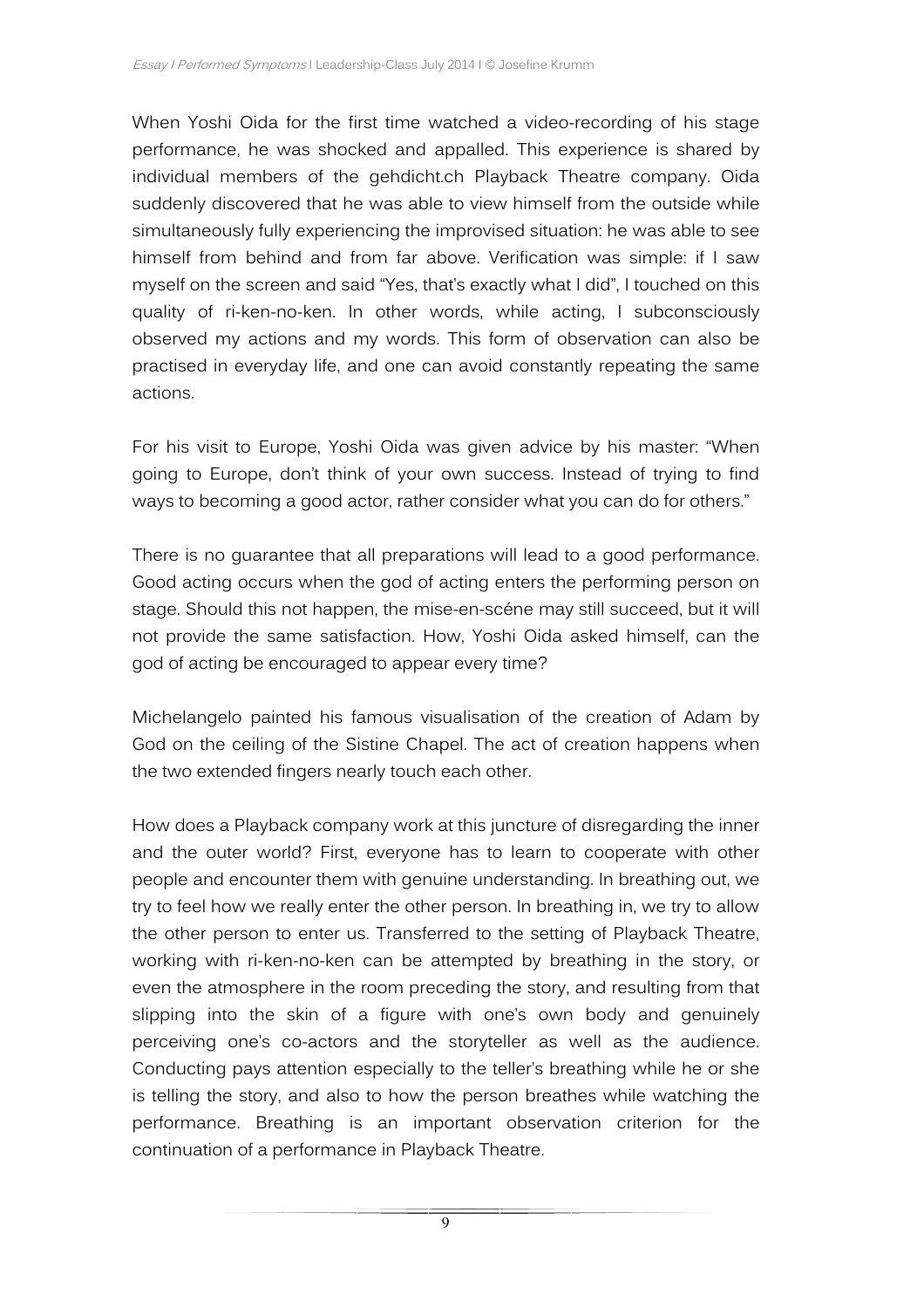Truly serving the story represents a special challenge for Playbackers. Initially, Playbackers allow the perception of their own personal resonance concerning the told story and the connected circumstances without thinking of the effect of their acting, and with their senses wide-awake. For each of the participants, it takes courage to dare experience a moment of emptiness. Permitting this emptiness to take place without time pressure presupposes knowledge of one's own personal taboos and reactions. Only by means of this knowledge can one decide to accept the requirements of the moment and release long-held routines. In terms of acting this implies: an actor or an actress will not always act in the same manner but permit their own body to discover a suitable gesture thanks to the information acknowledged by their open awareness. This is the creative act that each story demands from a Playback actor or actress.

Ri-ken-no-ken opens the door to personal spontaneity, permitting a creative figuration within recognised acting forms. Spontaneity lets an actor or an actress say YES to an offer made by a colleague on stage. Knowledge and skills, and regular rehearsals and transfers are a prerequesite for returning to the state of Rikennoken. This also implies that the entire company focuses its thoughts on the topic of a performance. For the Performed Symptoms project, for instance, it was helpful to know that some company members have knowledge of physiological and pathophysiological processes. This knowledge and ability provides a measure of freedom to simultaneously permit both structure and chaos in an individual performance.

This quality can easily be overlooked by the actors and musicians in Playback Theatre. Often, as an actor, one deceives oneself, one is seducible, because the audience likes something one does, or one follows a set idea. As a result, one may play for a little longer, or in a more accentuated fashion. And this may mean that the co-actors will lose their focus. As a result, they may either be forced to react, or they manage to refocus by finding silence on stage.

As soon as an actor or an actress on stage follows his or her own structure and tries to force it on the co-actors, serving the story is no longer guaranteed. In such a situation, the audience witnesses the team dynamics, which is definitely undesirable. If a Playback company therefore manages to secure presence on stage by means of ri-ken-no-ken, the story will enjoy space to breathe and may take surprising new turns. Such moments are precious, especially when symptoms are being enacted, as then new recognitions can be obtained and, following from that, action deduced.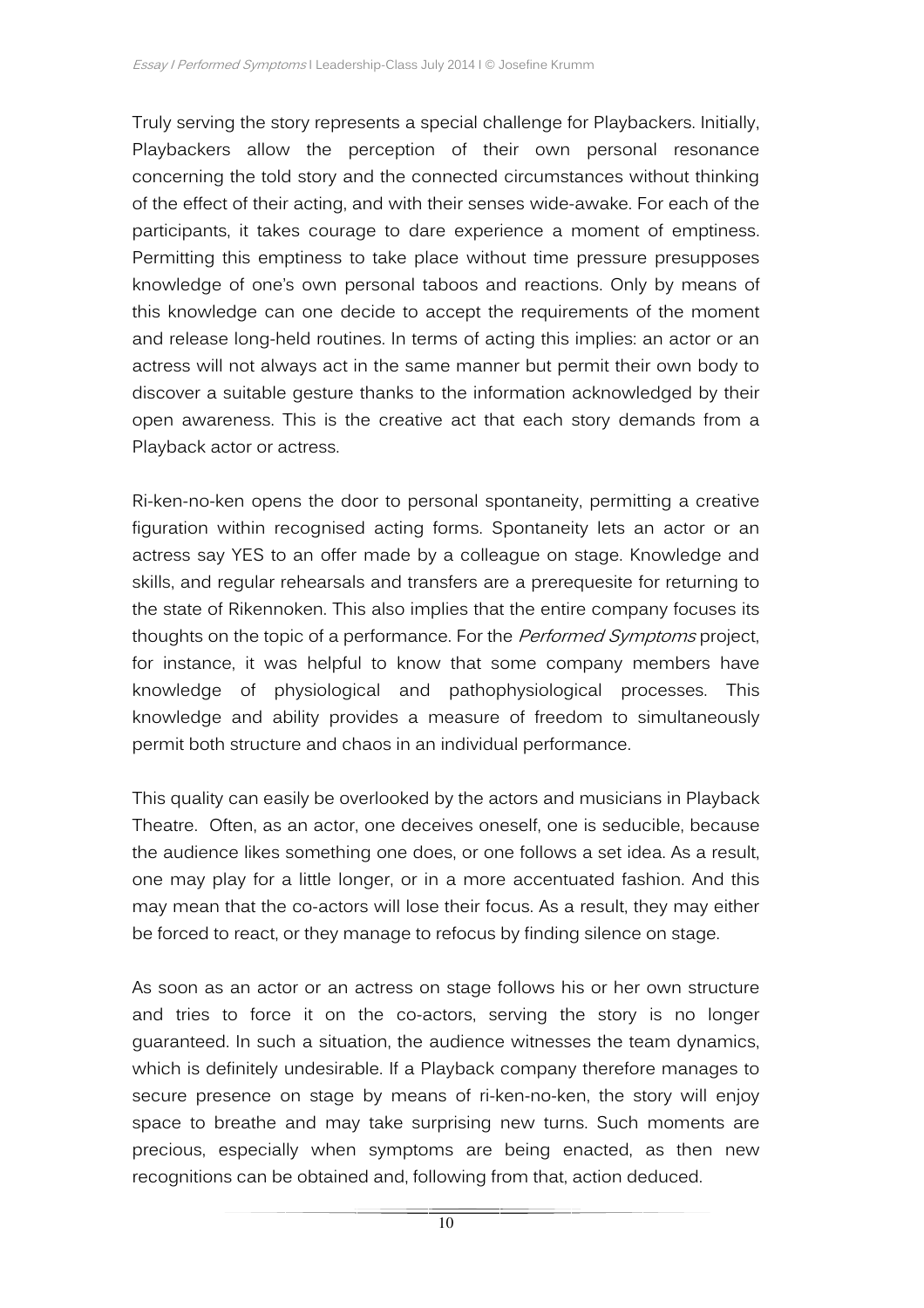### 2.3 Suitable questions

This chapter explicitly takes a look at possible questions that a conductor can put to the audience during a *Performed Symptoms* performance. Some of the questions were reviewed, corrected and expanded during the course of the performances. In principle, the questions reflect the company's openness for stories. In connection with the *Performed Symptoms* project, this implies especially a lack of anxiety and value neutrality concerning symptoms, for instance, symptoms of cancer or signs pointing toward a tabooed infectious disease. If questions are well formulated, the effect of the story on the audience will be ensured. In principle, the openness shown by the actors through their personal statement given at the start of the performance will create the space for the audience to describe their own symptoms.

Only questions that are suitable for the enactment of symptoms will be reviewed below. Conducting asks only a few introductory questions. One of the tasks of the conductor is to obtain a feeling for the audience and to sense its impact before deciding on which questions to ask.

| Who is attending a PBT              | Questions<br>concerning<br>sociometry  |  |  |
|-------------------------------------|----------------------------------------|--|--|
| performance for the first time?     | following<br>the<br>welcome<br>and     |  |  |
|                                     | introduction of the Company            |  |  |
|                                     | Guiding thought: necessary for large   |  |  |
|                                     | and unspecified audience               |  |  |
| Who knows symptoms that             | Flu symptoms are socially              |  |  |
| signalise the flu?                  | unproblematic                          |  |  |
|                                     | Guiding thought: applicable            |  |  |
|                                     | depending on the season, coughing      |  |  |
|                                     | and sneezing may be audible            |  |  |
| Who knows symptoms that stay for    | This question focuses on the           |  |  |
| longer than necessary               | duration of a symptom to remind the    |  |  |
|                                     | teller of the challenges of an illness |  |  |
|                                     | Guiding thought: Many people know      |  |  |
|                                     | that patience is necessary when        |  |  |
|                                     | dealing with symptoms                  |  |  |
| Who has experienced situations that | This question should remind the        |  |  |
| seemed to be hopeless?              | audience of the capacity to re-        |  |  |
|                                     | evaluate a situation                   |  |  |
|                                     | Guiding thought: The fact is that      |  |  |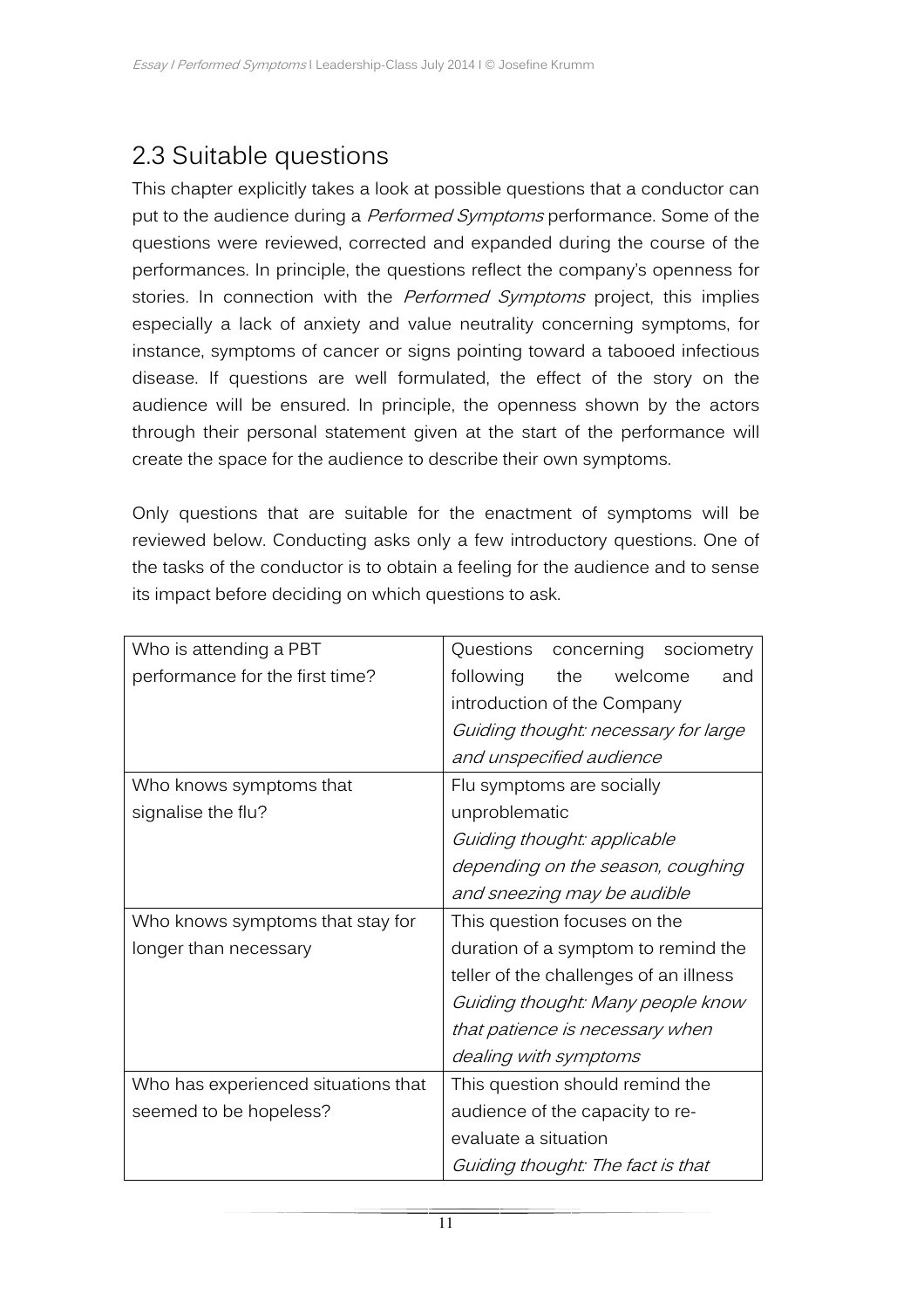|                                    | these individuals are sitting in the     |
|------------------------------------|------------------------------------------|
|                                    | audience and, therefore, they must       |
|                                    | have experienced a desperate             |
|                                    | situation, and standing up reminds       |
|                                    | them of their strength to have           |
|                                    | achieved something.                      |
| Who remembers a situation in which | This introductory questions aims at      |
| you experienced great relief?      | the relief of an individual felt after   |
|                                    | receiving a medical report, if the       |
|                                    | result of a check-up was positive,       |
|                                    | something could be averted, etc.         |
|                                    | Guiding thought: concurrence of          |
|                                    | health and illness. Putting the focus on |
|                                    | the possibility that something may turn  |
|                                    | to the positive                          |

It became clear that following the introduction, one open question was sufficient to elicit first stories.

Question: Which symptoms come to mind that you would like to see enacted? Which stories may we listen to? What is of interest to you?

#### Example of one story: **The story of anticipation of a trip to Mount Rigi**

A sixty-five year-old man recounted the memory of a school excursion to Mount Rigi, the Queen of the Mountains, when he was eleven years old. The evening before, his mother allowed him to buy a chocolate bar for his backpacking food. That was something special. In overwhelming anticipation he jumped on his bicycle and sped to the store; on his return, filled with enthusiasm, he misjudged a corner.

He fell off his bike and scraped his knee. As he was ashamed of the accident, he hid the wound from his mother and went to bed. He remembered the pulsing pain experienced during the night. In the morning, his pyjama pants stuck to his knee. His mother dressed the wound and sent him off on the excursion all the same. She was sure he would manage. Everything went well, mother packed the chocolate bar in his backpack, and he was happy. I remember, as the conductor, having been challenged by this story in several ways. On the one hand, we knew the teller from previous performances, and on the other hand, I observed how in the audience his wife mimicked a lack of understanding of his story. My interpretation was that she considered his story to be inadequate. A kind of embarrassment spread across the room. The more she hid her face, the more detailed he seemed to tell his story. This teller did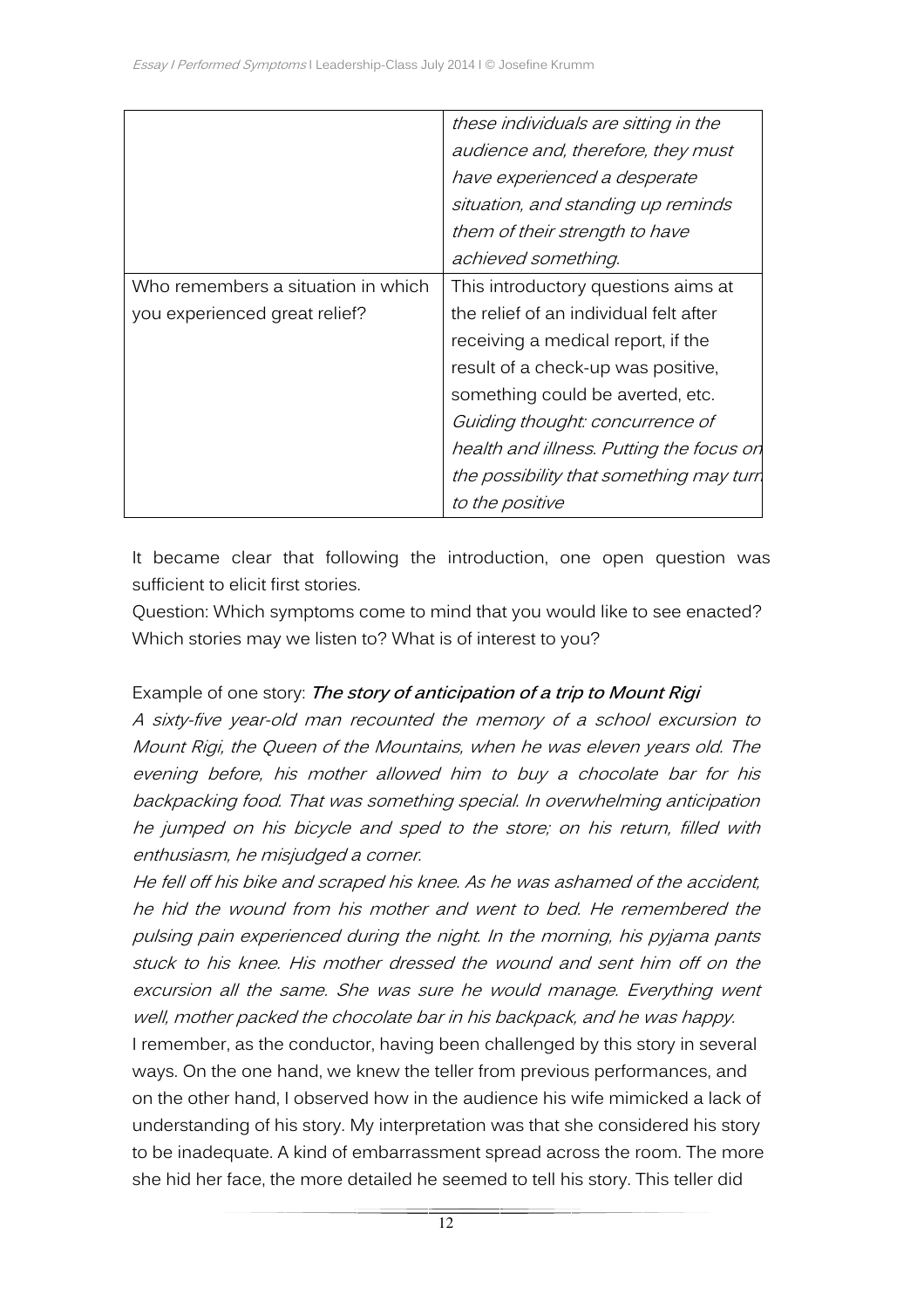not have to be cheered on by further questions. On the contrary, by means of a closed question ("So, the piercing pain you experienced then is the symptom which you remember until this day?") I was able to advance the story and contribute toward relaxation in the audience.

I consider this kind of situation to be very challenging. How do I protect the teller, and what is the significance of reactions by the audience?

I had considered further questions in order to trigger a reaction to symptoms that had been experienced. The following questions focus on the term "Sypmtom" and are taken as an aide-memoire.

| A symptom that you experienced    | This question invited contributions    |
|-----------------------------------|----------------------------------------|
| yourself? (nausea, pain)          | about symptoms that are well-          |
|                                   | known: shoulder pain, backache,        |
|                                   | headache                               |
| A symptom that you recognised in  | This question addressed the            |
| others? (paleness, stoop)         | influence exerted by symptom           |
|                                   | holders and, therefore, personal       |
|                                   | boundaries. Stories of imagined        |
|                                   | symptoms came up both in the           |
|                                   | rehearsals and in one performance.     |
| A symptom recognised by other     | This question generated stories        |
| individuals? (grinding teeth)     | about symptoms (e.g. hurt) that        |
|                                   | should have been kept secret. It is a  |
|                                   | question concerning social             |
|                                   | relationships. Who keeps a caring      |
|                                   | eye on the person?                     |
| Have you ever had mixed feelings  | This question often generates stories  |
| concerning a symptom?             | about mental signs, such as anger      |
|                                   | about experienced limitation,          |
|                                   | mourning the loss of freedom by the    |
|                                   | symptom, inner conflict about one's    |
|                                   | life situation.                        |
| Which physical or mental symptoms | This question reminded the             |
| make you happy?                   | aufdience of hope, joy, luckiness that |
|                                   | became visible and noticeable          |
|                                   | through symptoms.                      |

As far as possible, the number of interview questions for long forms is limited to precisely formulated questions which refer to the story told. Following open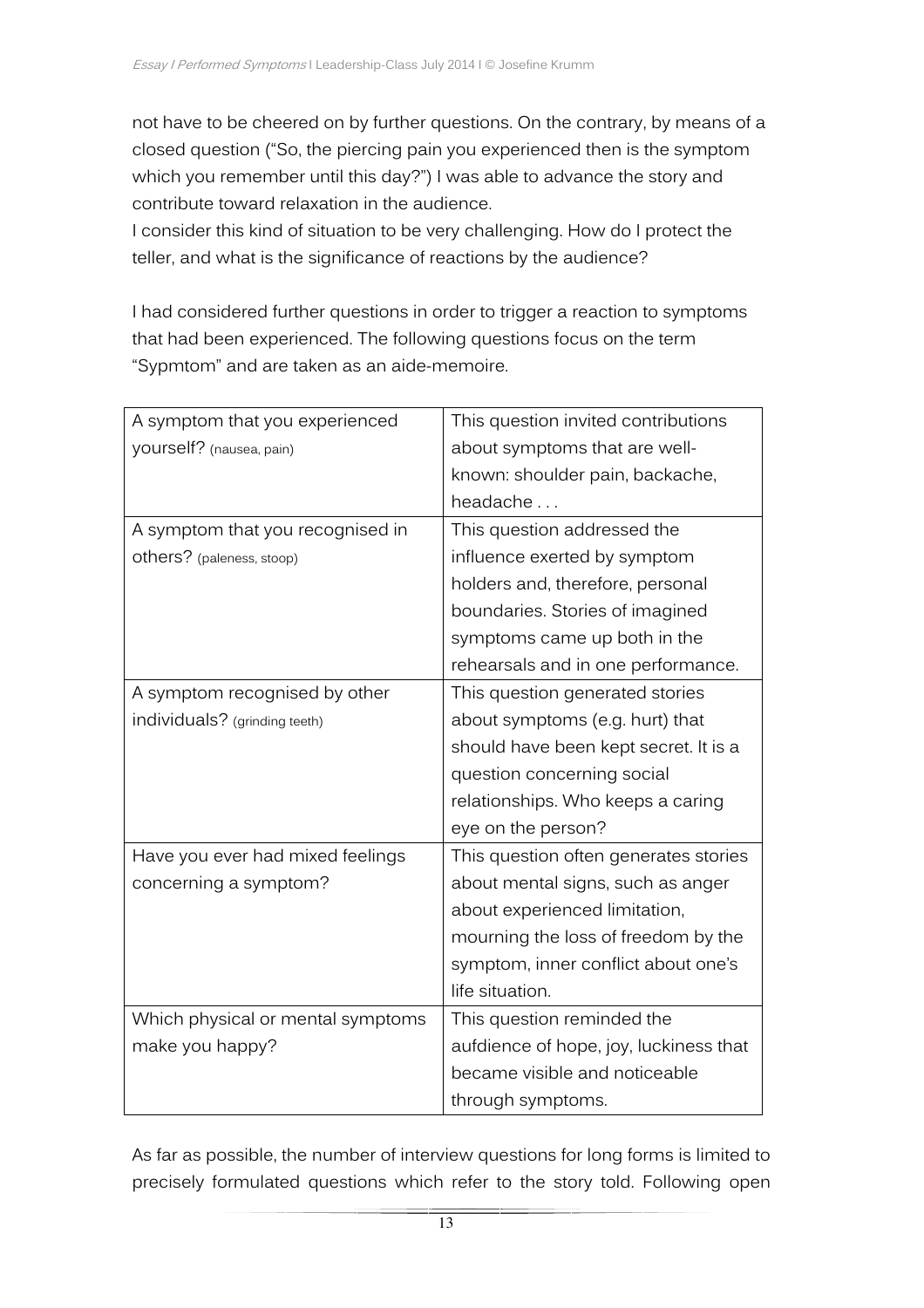questions about When, Where and Who, they focus on dealing with the symptoms, the feelings and perceptions with regard to the symptoms, possible solutions assumed by the storyteller, the expertise of the storyteller.

Asking the joker question – about "butterflies in the stomach" – directs the audience's attention to symptoms of vitality and health. In this way, the audience's thoughts are connected with strengthening aspects, positive contacts or wonderful experiences from which fortitude can be drawn.

The decision to ask this question is based on the Magic Question, a solutionoriented brief therapy developed by Steve de Shazer in the 1970s. Before the closing finalizes *Performed Symptoms* in Playback Theatre, this question focuses the audience's thoughts on strengthening connections, positive contacts, and wonderful experiences that radiate strength.

The questions below are suitable to prepare the Company for a *Performed* Symptoms performance. The formulation of the questions was developed following indepth study of O. Carl Simonton's concept (1999). The aim of the questions is to take on a perspective. In other words, should a distressing story come from the audience, I as the conductor must ask a suitable question to direct the audience's focus on the simultaneousness of health and disease.

Further possible questions:

- Which circumstance triggers what kind of symptom in you? Intention: learning to recognise favourable and unfavourable related circumstances
- What visions do you have? Intention: confer strength to images, or remove some of their scare
- In which part of your body do you feel stress or pain? Intention: the body region could be performed as a role and given a voice
- Which activities in your life bring you joy? Intention: create space for the joy experienced in the teller's life and ask for possibilities of enactment
- What is of significance to you? This is a difficult question, it could also be formulated as a closed question: "I see, that is of significance to you."
- What are your hopes? Remind the audience of possibilities. Could be formulated as a closed question: "Do I hear you correctly, these are your hopes?"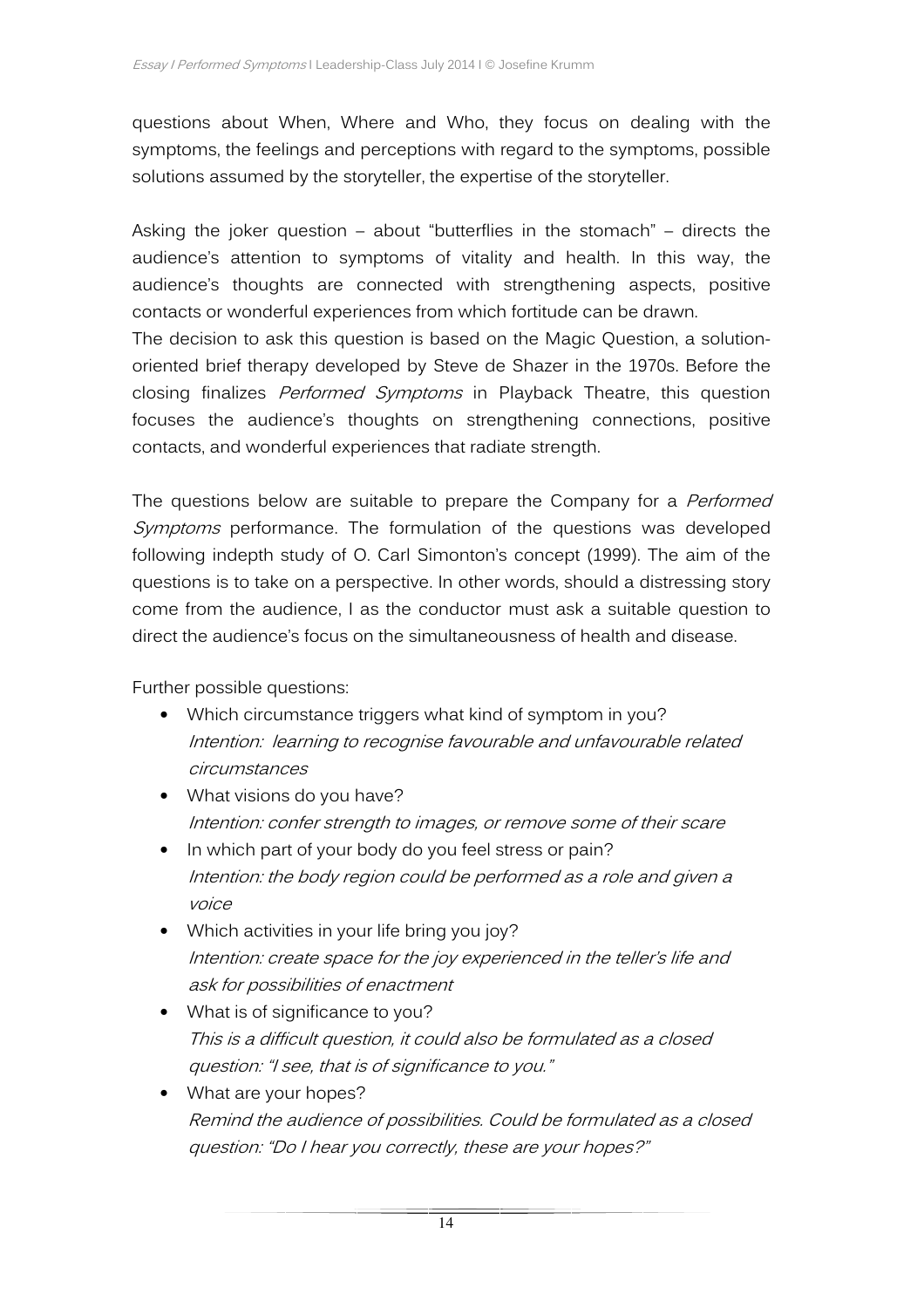- What is the difference between hope and illusion? This question is to be asked only if the story is suitable. For instance, a teller who has survived an illness has hopes, but she says to herself that hope is nothing more than an illusion, although there is justification for hope.
- When you sense hopelessness and feel anxious, what do you do? This question allows hearing both sides of a story and reminds the teller of suitable strategies and actions to deal with the situation.
- What is the effect of your treatment? To strengthen the power of imagination concerning the effect of the treatment. Concepts such as the nocebo effect in the back of the mind.
- How do you expect to feel when your health issue will be solved? Create a perspective. Someone with allergies cannot leave home in early summer. To provide the teller with a possibility, the question could be formulated as: "How would you enjoy the month of May if allergies did not restrict you to your home?"
- How can we assist you? This question is suitable if the teller has preconceived ideas and predicts the development What would you like to see most? This question can be used when there is a lack of understanding or the story is longwinded. Instead of continuing with questions as

described in 3.3.3 below, conducting could ask this question and get a clearer impression of the concerns.

Regardless of the story told, we as a company must show genuine interest in the stories about symptoms. Playing is often one of the first things to disappear in the life of persons suffering from an illness. Within the parameters of Playback Theatre, something significant in the life of the teller can be enacted creatively and thus given importance. By playing back the symptoms, the teller of the story obtains a concrete image which may make him or her recognise a bridge to own powers of imagination. Overall, the performers must show trust in the storyteller's inner wisdom as well as in their own. At best, a certain degree of effortlessness may accompany performed symptoms, which in turn may open doors for hope to enter and to provide strength.

### 2.4 Beneficial beliefs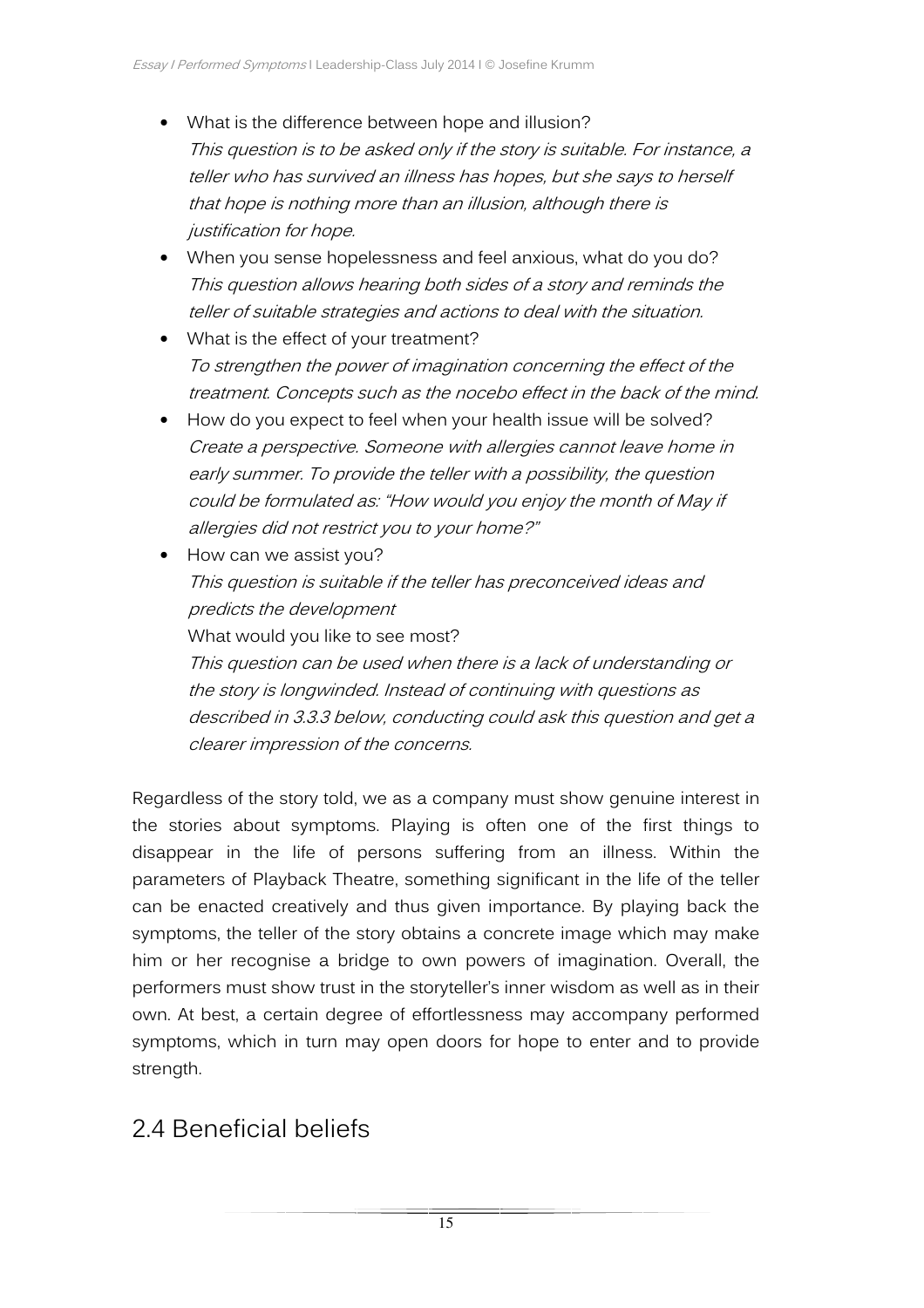In processing the first three performances of Performed Symptoms, the list of questions for our Playback Theatre performance grew steadily longer. The extension was preceded by renewed reading of papers received during a course in psycho-oncology run by Carl Simonton and Jeane Achterberg and attended by the present author in 1999. At that time, the author developed an approach for cancer patients entitled: "Moving Images – Healing Concepts". Many people find it difficult to positively accompany a symptom with their own possibilities of imagination. Playing promotes the healing power of imagination. For many people, inhibitions to play something themselves initially seem insurmountable. In a Playback Theatre performance, the company puts itself at the disposal of the story. It is important for the players to consciously discard the roles they played and return the story to the teller. This happens by means of an acknowledgement, which directly follows the performance, and by the team reviewing and evaluating the entire performance once it is over.

The objectives of the pioneers of psyco-oncology, O. Carl Simonton and Jeanne Achterberg, included supporting healing processes, strengthening self-healing powers, improving quality of life, and so on. In the meantime, the Simonton Cancer Center (SCC) has grown into an international organisation that develops internationally accepted consulting standards especially for cancer patients, and awards certificates in this field.

The present author re-focused the following thoughts with regard to the Performed Symptoms project after reviewing the measures studied at the time relating to coping with a life-threatening disease: Simonton (1999) asked which belief system is triggered by emotional pain? This question implies a potential for change. An image performed on stage – for instance, by means of Playback Theatre – is capable of contrasting established belief systems and bring to mind impulses supporting a healthier lifestyle. This can result in a higher commitment to matters that give us with joy. O. Carl Simonton (1999) believes that very often emotional fears inhibit us and get in the way of allowing healthier belief systems. His recommendation is to simply accept the fact and to recognise the consideration of change.

Performed Symptoms aims to recognise a symptom in another way. New approaches could be developed by creating a distance and by telling and playing. The necessity for the teller to deal with facts, symptoms and syndromes does not change. Through the performance on stage, it may become clear that personal thoughts should be considered carefully. A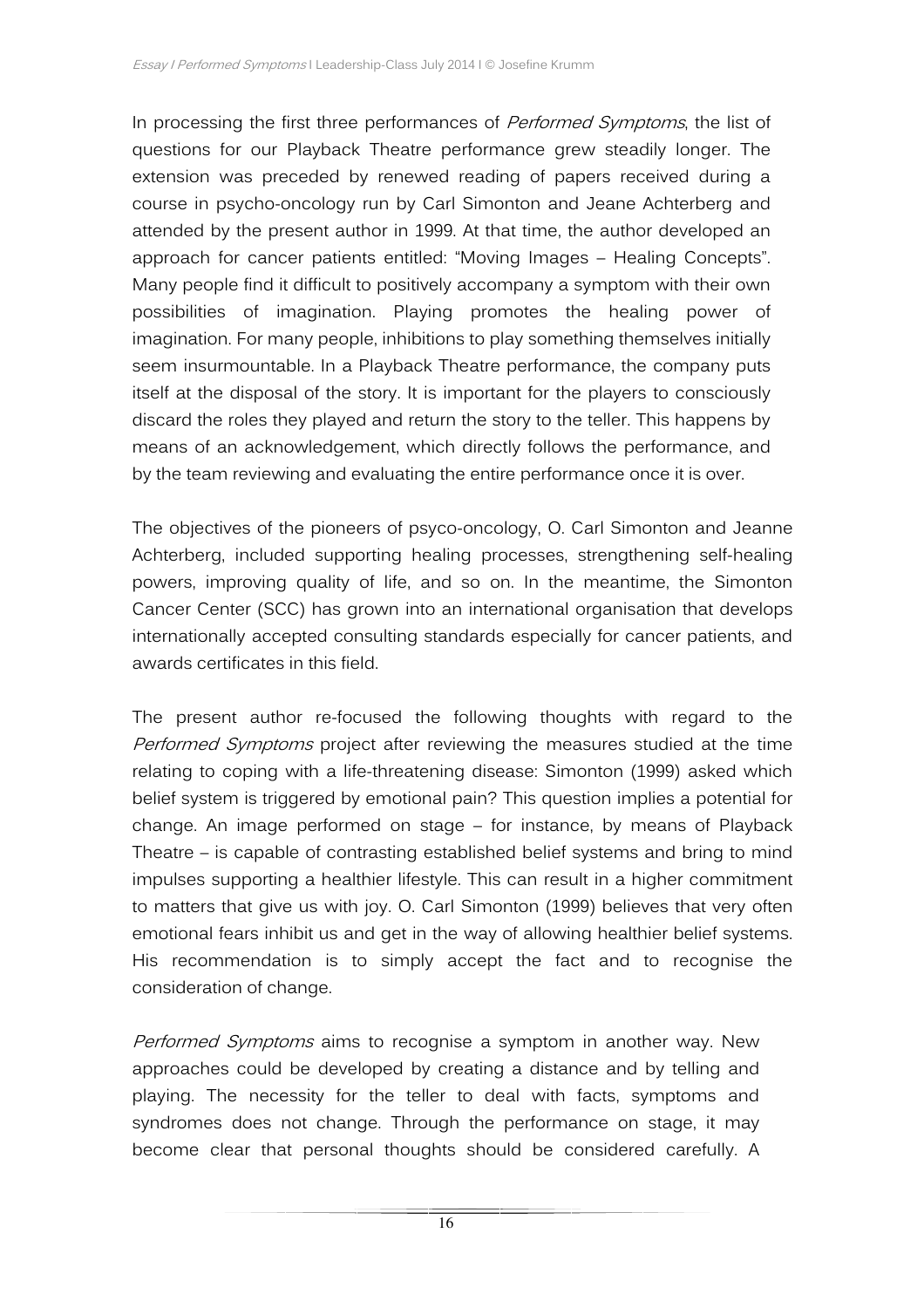performance can help to solve confusion and strengthen the ability to be a subject rather than an object.

Simonton and Achterberg (1999) consider imagination to be a vital strategy in support of the healing process. Playback Theatre helps to expand one's power of imagination. For instance, seeing one's own fear personified on stage suddenly puts a face on what previously seemed vague. One's inner, invisible emotions become visible on stage, thereby expanding our capacity to understand complex emotional processes.

It is helpful to imagine that an illness can be healed, a treatment method is effective, and one's body has the capacity to heal itself.

At this point, the question of understanding the concept of healing arises. What is healing? Which dimension of health asks for healing? Does the term healing only apply if the physical syndromes have disappeared? Does healing also apply if the physical symptoms lead to death and an agreement has been reached on the mental-spiritual level?

Life is worth living owing to its finite nature. Acceptance of finiteness, or the awareness of having to die one day, strengthens the will to live. The members of a Playback Theater company must also keep this attitude in mind. As a company, we must believe in our own abilities in order to reflect on stage those of the tellers. By means of external presentation of internal processes, tellers acquire the ability to channel their awareness into their body. The most important experience in connection with imagination is to channel the spirit into the bodily processes. The term visualisation is based on vision. Some people are unable to see images clearly, they are better at imagining a tone, a scent, or a movement. A Playback Theatre performace offers this universe of perceptions accompanied by musical accents and spacial perceptions.

Healthy attitudes represent a significant resource. Inner attitudes influence our feelings. The attitude, for instance, that help is available, presupposes a certain amount of openness and the ability to ask for help. Emotions, on the other hand, can be influenced by our determination. Personal resolve is the most important factor in taking the decision to permit a change in attitude. To pause for a moment offers the possibility to request guidance and to open up for support. If I suffer emotionally, I have to introduce change. Health supporting thoughts provide us with inner contentment, while unhealthy thoughts cause emotional pain. One way of dealing with emotional pain,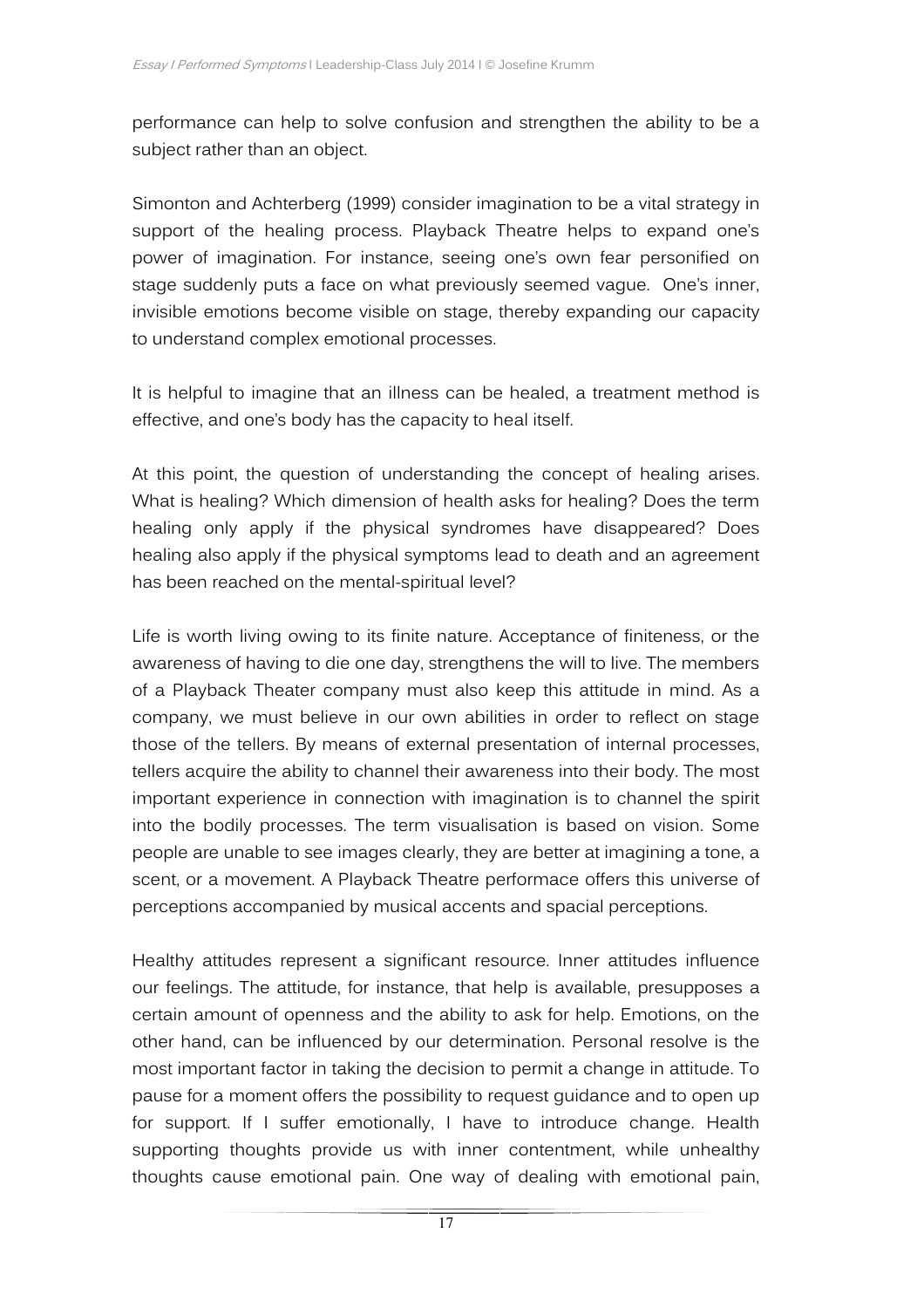such as fear, is to give it a name. The experience of esteem empowers a teller to tell a story as it is. With regard to this project, belief systems are of interest only if they have a healthy or an unhealthy effect.

## 3 Implementation

In this chapter, three stories from the first three performances will be analysed. A structured evaluation of the performed stories was not possible for time reasons. The Patient Generated Index (PGI) of Quality of Life was envisaged, and a continuation of the project may include answers to the questions supplied by the tellers. The Performed Symptoms project was not conducted with a therapeutic aim in mind. Feedback was requested only from the individuals who described their symptoms. A crossroads or turningpoint in the project was experienced after the first three performances. This report was written up during that period, in order to have sufficient leeway for incorporation of findings in the fourth and final performace.

### 3.1 Rehearsals

Initial trends began to emerge as early as initial rehearsals, during which symptoms described by members of the company were performed. In one story, physical backpain was personified by an actress. By means of her physical presence, the actress created interpersonal dynamics on stage and confronted a counterpart. Emerging emotions, such as anger and mourning, pointed toward emotional pain and provided leads for a continuation of project work.

During rehearsals, the performers discussed the disambiguation of symptoms. The company members reflected on the simultaneousness of health and disease. A theoretical explanation of this simultaneousness was found in the health-disease continuum as defined by Aaron Antonovsky (1987). Further discussions focused on our attitude toward symptoms: If an individual recognises the fact that he or she is not fully and completely diseased and, therefore, does not feel at the mercy of symptoms, the holders of symtoms are empowered and remain or become capable to act. This recognition makes demands on the tellers to understand the symptoms they want to deal with and to integrate – in a comprehensive sense, bearing responsibility for their physical, spiritual, social and emotional welfare.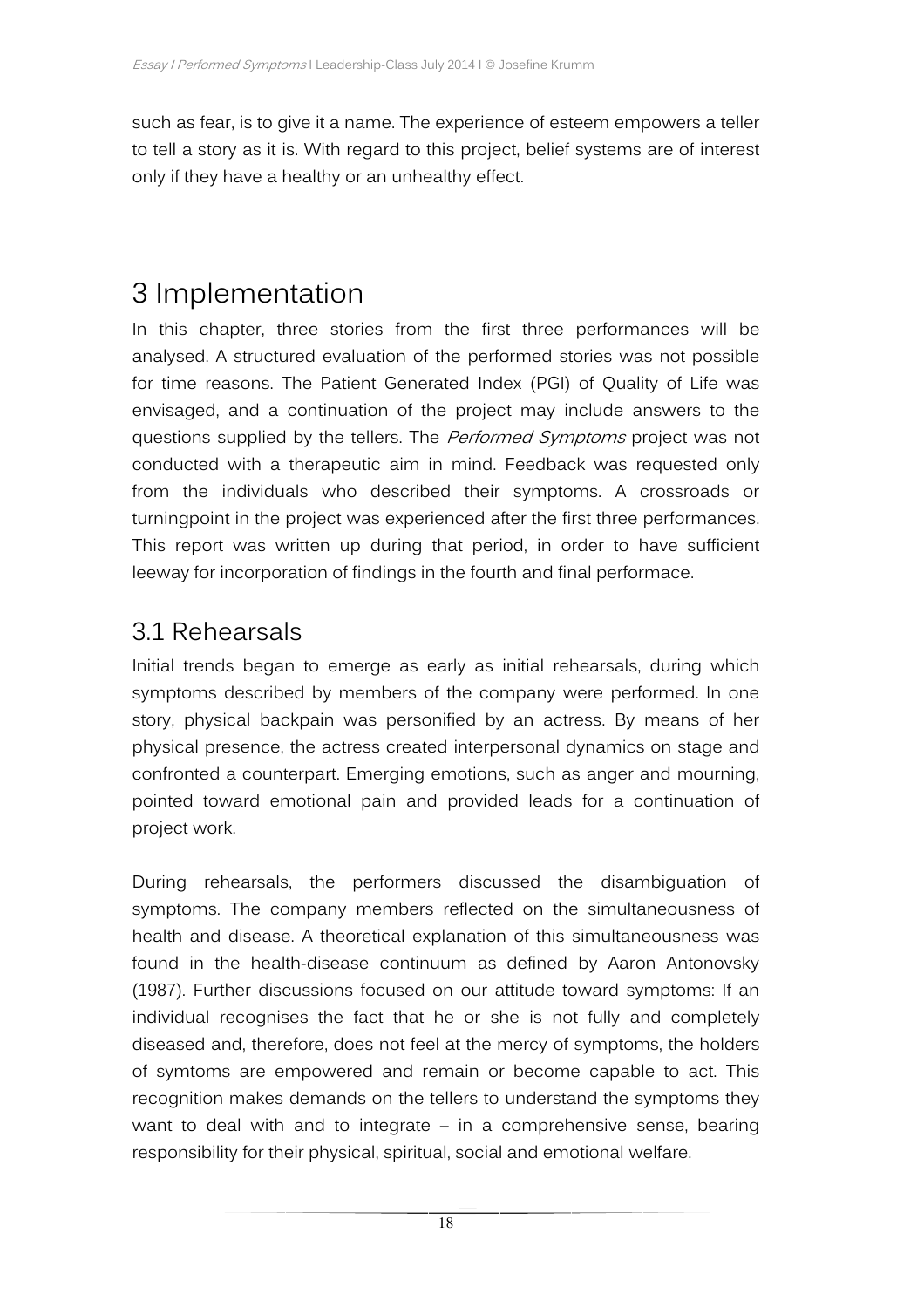## 3.2. Public performances

At each performance, the company welcomed about 10 individuals in the audience with the Spider Murphy Gang song: "Ich hab' so Herzklopfen. Mir tut mein Herz so weh! Ich hab' so Herzklopfen. Mir tut mein Herz so weh!" (My heart throbs, my heart throbs so hard), making a claim that symptoms enacted on stage can be interpreted differently and may give rise to a different context.

The welcome included a short explanation of Playback Theatre and a definition of the term "symptom". All guests had previously received an invitation and the covering letter and were thus fully informed about the experiment. The performances were filmed on video, and the films served exclusively for the review and transcript as required for the present report, and then erased. Subsequently, one to two stories told at each event were noted down anonimised. In reflection, a single thread runs through each of the 25 stories told.

## 3.2.1 Event, 21 February 2014

#### Story Fear of Cancer

A woman in her mid-fifties told the story of her neighbour, who was a palliative-care patient. She suffered from breast cancer and was about to die. It made the storytelller angry that the neighbour did not put up a fight. The storyteller mentioned that she herself had suffered from breast cancer and returned to health. However, she was unable to successfully distance herself and felt as if she were living beneath a glass dome of fear and was already noticing physical symptoms, such as swelling and pulling. All of this contributed to her insecurity concerning a repeated outbreak of the disease.

#### Performance: tellor's actor, fear, 2 ninjas, music

In an email message sent off three days following the performance, she formulated the effect of the performance on her. Quote:

"It is now three days ago that I aired the glass dome, and this feeling continues on. Therefore, my experience that evening seems to endure. In retrospect I notice that two things impressed me. Naturally, in advance I had considered how I was going to tell my story. However, I did not plan to say "... and today I am healthy." Then you repeated it, and with hindsight I feel that that was very effective. I said in front of all those people: "today I am healthy." As far as I am concerned, the audience accepted that as a fact and confirmed it in quiet agreement. That was a confirmation of my feeling.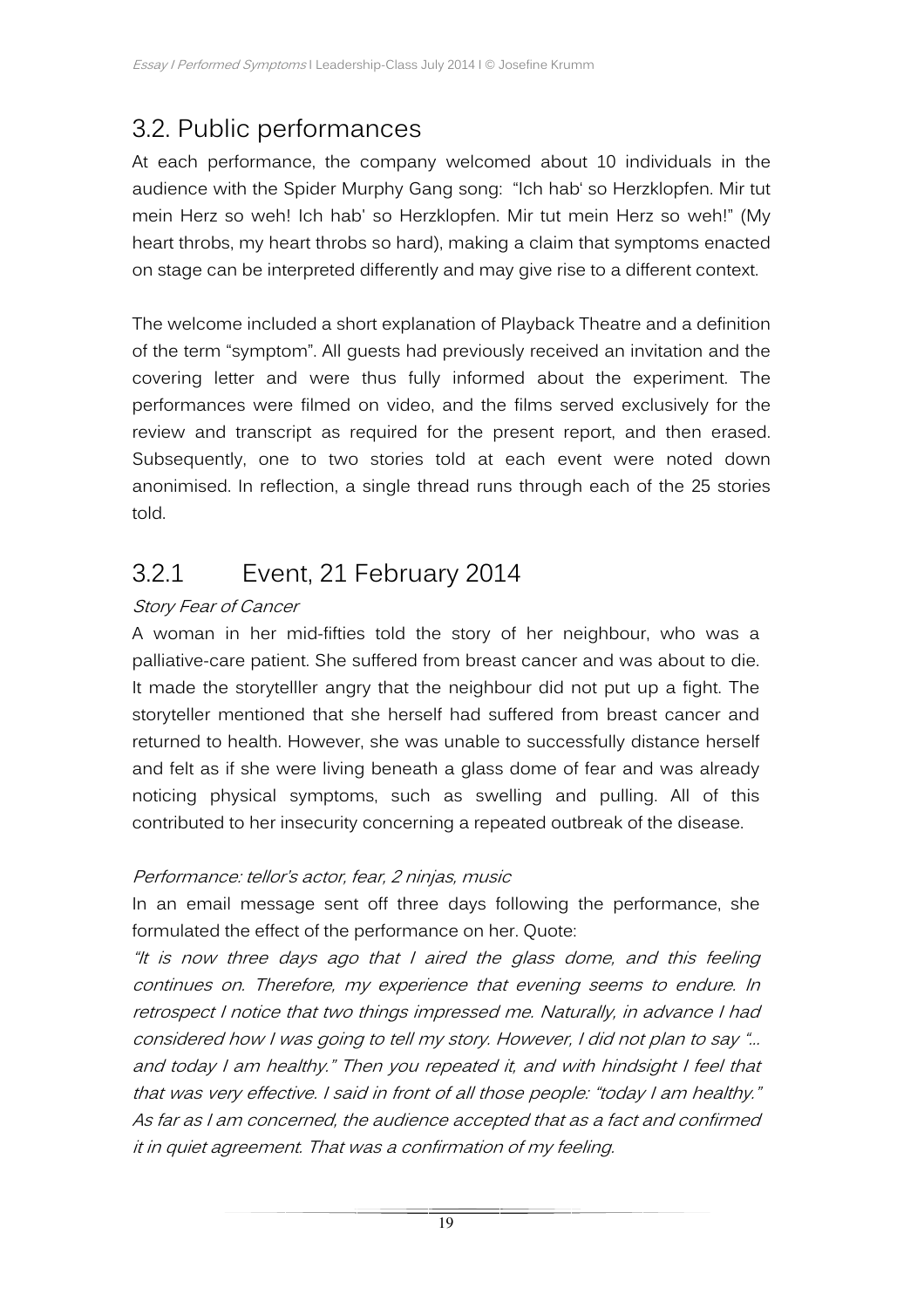Then, when the performance started, tears began to fill my eyes, and to see W. perform my fear triggered an inner about-turn. There was a real click. I considered the fear as it was enacted on stage to be absolutely ridiculous. I was able to laugh about what went on, and I suddenly felt liberated of this fear of cancer that had clung to me for weeks.

That was a great experience."

Five weeks later, the teller mentioned that in the meantime her neighbour had passed away, and – thanks to the experience made at Played Symptoms – she was able to adequately maintain her boundaries for the entire period.

### 3.2.2 Event 7 March 2014

#### Inside – Outside

A woman in her mid-twenties told of allergies experienced during the second phase of spring. When vegetation grows, when it's best to be outside, her eyes begin to tear and itch. She then loves to rub and scratch her eyes all the time. Her face grows red and she sneezes constantly. As a result, she cannot appreciate the beauty outside as much as she'd like to because she has to remain inside the house and observe everything from behind windows. It is unfortunate that then she cannot breathe fresh air.

#### Pairs:

- On the one side: itchy, watery eyes, I have to protect myself
- On the other side: What a pity, I cannot go outside

Story: A woman in her mid-forties tells a story that occurred 25 years ago. She had a very, very close friend who was like a little sister, and rather shy. She herself was the assertive one. This constellation continued until the present. She always pushed her friend so she would achieve something. The friend was very shy with regard to men. One day, the friend went on a vacation, enjoyed a sexual experience with a man, and returned with an HIV infection: "One-time and bull's eye"! For the storyteller, a perfect world fell apart. She did not think that her friend's fate was possible. After all, her friend sat at home crocheting in the evenings, had very few experiences, was extremely reserved, and returned with such an infection. The storyteller began taking on so much responsibility for her friend that in the end she thought she was infected herself. She suffered from sleep disorder, night sweat, and so on. Having worked as a nurse herself, she knew very well what the HIV symptoms were and, in order to obtain certainty, she took an HIV test herself.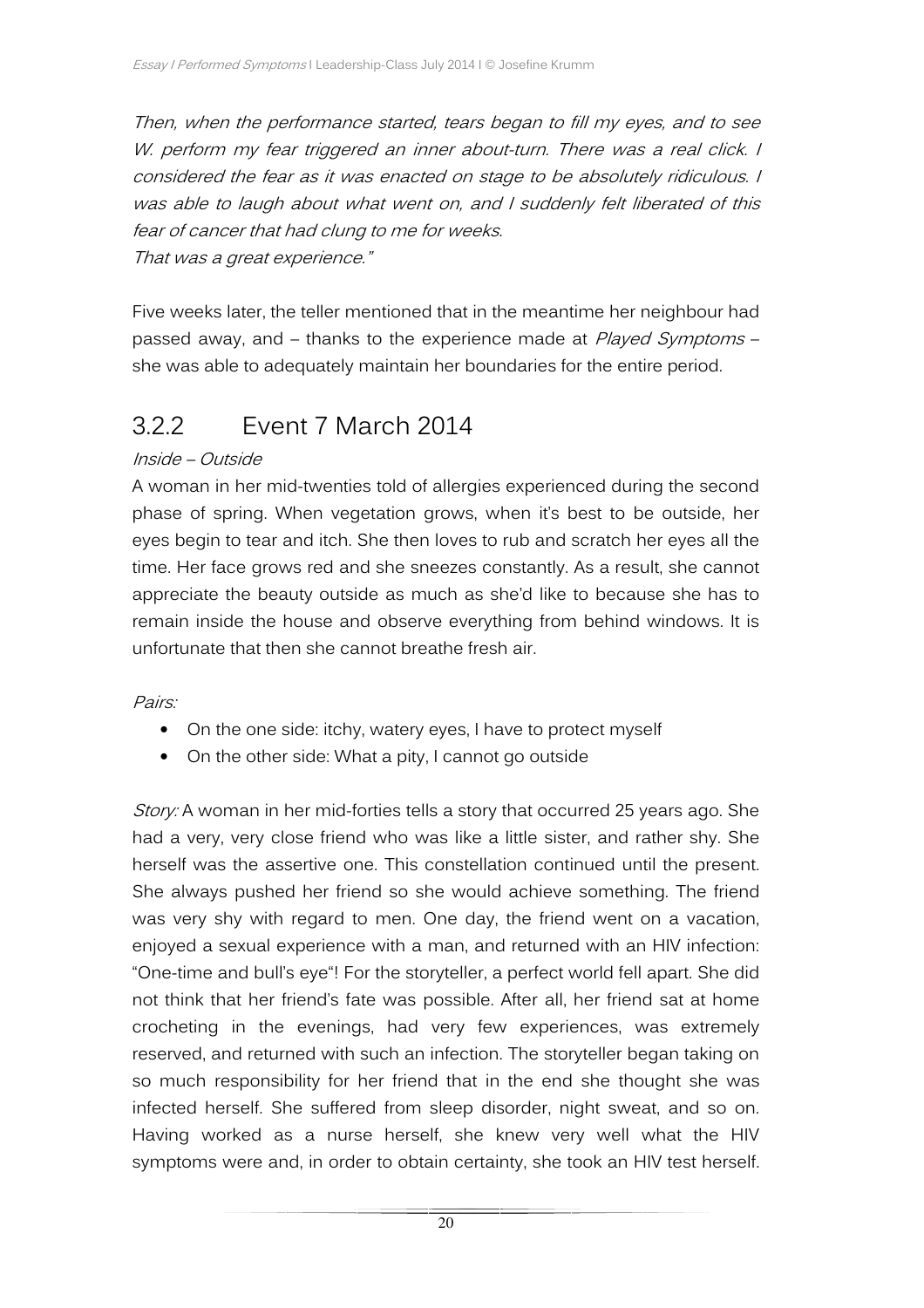Only then did she believe that she was not affected. She said that by carrying so much, by feeling so responsible, she did not do her friend a favour.

The storyteller had taken on abysmal panic. At that time, the early stages of the HIV and AIDS crisis, one was not sufficiently informed about the course of the disease. She was unable to distance herself. The storyteller mentioned that today she knew her limits.

#### Performance: tellor's actor, symptom, clarification, ninja, music

#### Conducting: Who has ever felt another person's symptoms?

From her seat, the storyteller spoke up again and referred to an interaction between two individuals. On the one hand, you take on something because you feel stronger, and on the other, you prevent the other person from making progress, and you take away a potential opportunity from this person. By taking over, you may spare the other person conflict, but conflict can only come about if each person maintains their own position. After her friend's HIV infection she was able to re-focus on herself only because she experienced psychological strain. She gave birth to a child and was occupied with childrearing. The young and fresh life left no space for disease and destruction. Although she felt sorry for her girlfriend, she was unable to make a contribution to her life.

#### The mood in the room demanded another performance.

The audience was very impressed with the "weight" of the story. As the moderator, I sensed a strong resonance in the audience, and I asked, what inspiration did the performance elicit? We then performed the story in Transformation, guided by the following metaphors: "Closely connected with the destiny of another person; Release and orientation toward something new".

The actor in the third position said: "It's all muddled up, where am I, where are you?" And in gesticulation she folded her arms.

Two weeks later, the teller reported orally that this presentation seemed to pursue her. There was nobody today with whom she lived such a symbiotic relationship. Her children had left home, and she did not have such a close relationship with anyone anymore. On a psychological level, she had long ago put an end to that story.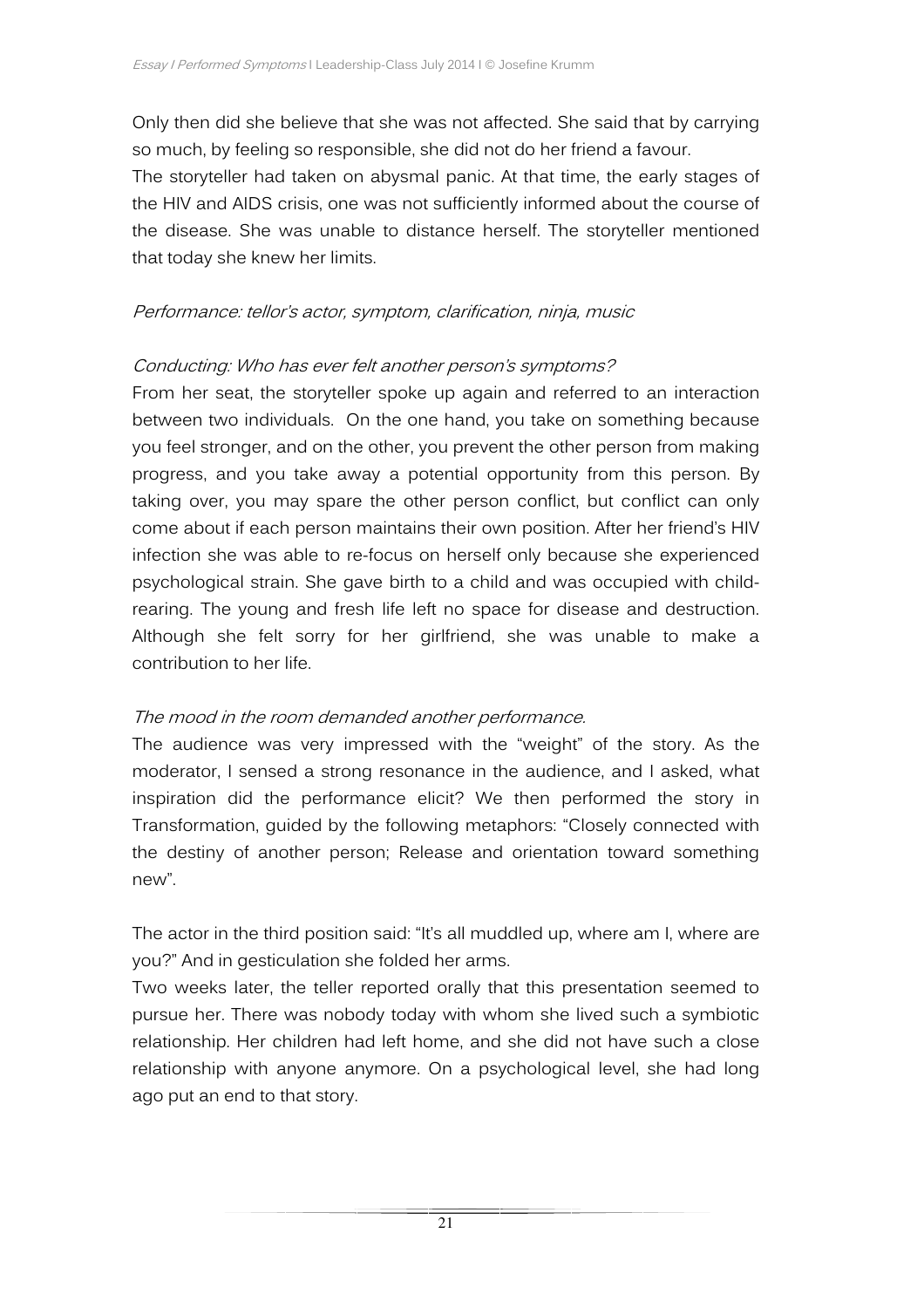## 3.2.3 Event 28 March 2014

#### At home and yet far away

A man in his mid-sixties told of an experience he had had that morning. He walked over to his dormobile, unlocked the door with a key, and wanted to take out a piece of paper. The smell in the dormobile was very special and triggered a desire to travel to far-away places. It was a desire to travel far away while at the same time experiencing homesickness. You are at home, but you are also in a distant place. Of all places on this earth, he thought he slept the best in a dormobile, nowhere as well as there. "And - yes – one day, if I could leave this world, that would be the best" (quote). One day, in 10, 20 or 30 years, perhaps; sometimes he imagined this. Should he ever be living in a retirement or nursing home, he would remember this smell and submerge into the interior of the dormobile whenever things would get difficult.

Feedback for fluid sculpture: He recognised that the actors saw the sea. He had forgotten to mention how important a view of the sea is for him.

#### **Questions, other symptoms, thoughts concerning symptoms**

A woman in her late fifties began telling her story by uttering single words. This was her first experience of a Playback Theatre performance.

#### Key: E: Storyteller; C: Conductor

- E: Stressed out.
- C: Stressed out, does that, for instance, mean too much work? What type of stress is it?
- E: The symptoms are on the physical level.
- C: How? What can we perform?
- E: Deceleration.
- C: Of what?
- E: Of what is happening, of the demands. My body asks for deceleration.
- C: Does your body ask for deceleration, or does your body decelerate and the outside is very demanding?
- E: Also, also, and also in the form of pain.
- C: What type of pain forces you to decelerate?
- E: Oh! In my mobility; I have to walk slower.
- C: But from outside there is a call for you to go faster. Is that correct?
- E: Not only from the outside, also from the inside.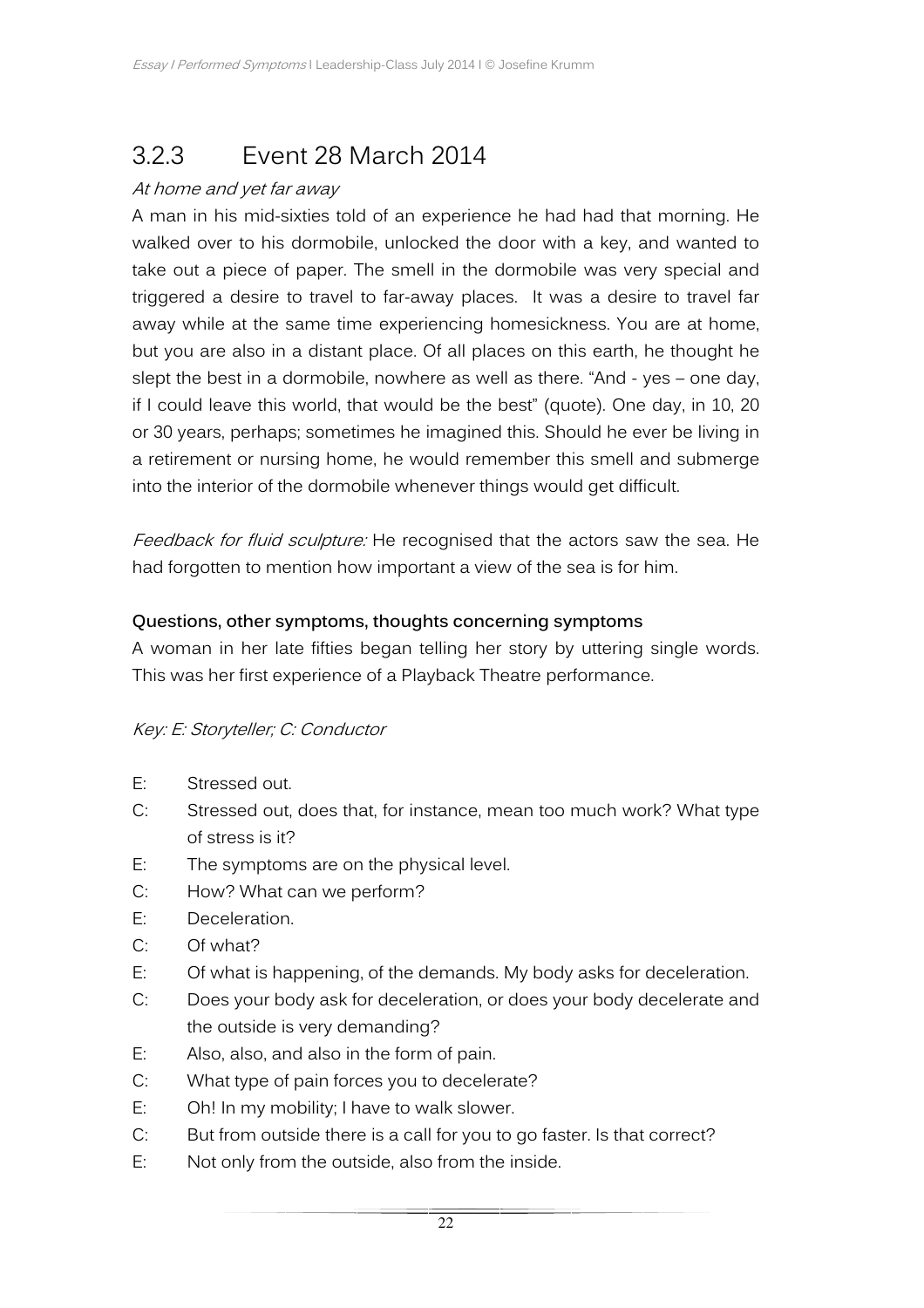- C: You must!
- E: Not only you must, but do it! I am in the midst of it all, but I recognise the limits.
- C: Two to three words concerning your activity?
- E: I am working on a project, the project is running, it has to be brought to an end, I cannot help it, I have to bring it to an end, but I notice that it is getting too much for me.
- $C:$  Let's take a look at this in *pairs*. On the one side: I have to complete something. On the other side: I feel it is too much for me.

#### After the performance

- C: Does that fit?
- E: No, I do not perceive it that way.

Later, she told an actor that the smell of the dormobile mentioned in the previous story had appealed to her very much.

The teller did not agree with the enactment. From the transcript it becomes clear that communication between the conductor and the teller was handicapped. Further questions annoyed her: mention of her body demanding deceleration should have been sufficient information concerning feelings. While the actors performed an actual situation, they did not take into consideration her request to see the inside from the outside.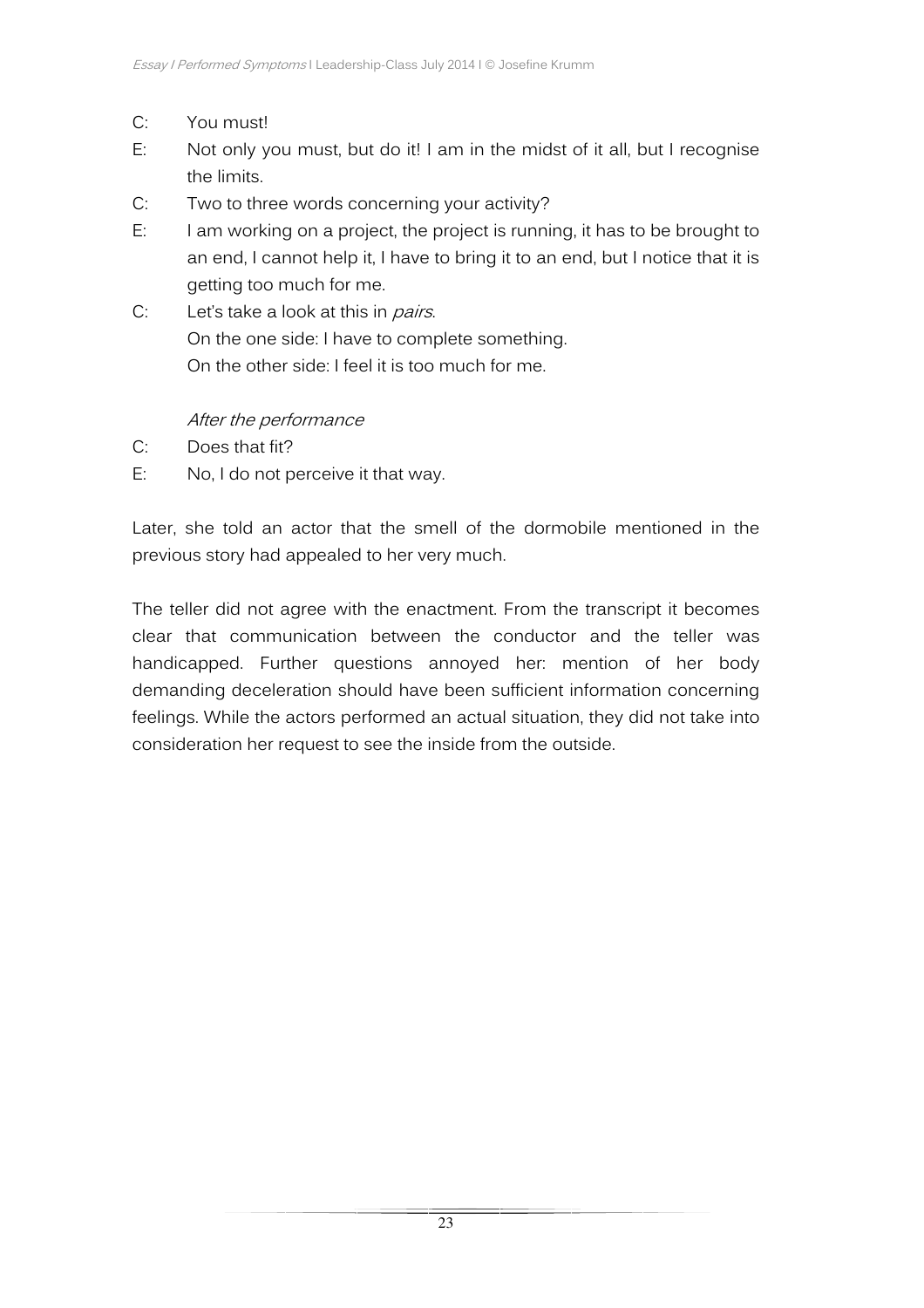## 4 Reflection as a personal process

Guests attending Performed Symptoms events were invited personally and informed of the event's context by means of a covering letter and an invitation. These two documents were distributed to the members of gehdicht.ch who then passed them on to their contacts. Upon arrival, the audience was curious and looked forward to participating in this experiment. This created the space and the permission to try out something unusual. Some members of the audience felt under pressure to tell a story.

The wish to project certain symptoms in a non-pathogenic light and – by means of corrsesponding questions and enactments – to focus perception on signs of wellbeing proved to be a difficult undertaking.

I reflected on the *Performed Symptoms* project on the basis of video recordings and a transcript of the audience's stories. Writing down a performance from beginning to end proved to be extremely revealing. On the one hand, it showed that performing fewer stories would have been more: at some stage the measure of absorbtion had been reached. On the other hand, the stories reviewed on video provided deeper insight into the story behind the story. Do the performers protect themselves if they are unable to capture everything profoundly at that specific moment? Would it be desirable to think of all possibilities during the interview, both in terms of conducting and performing? Or, would a counter-balance cease to apply? At the same time, in Playback Theatre, our aim is not to provide a re-enactment of a story that happened in the past, but to allow the teller to open up to a richer experience (Lämmle, 2014).

In self-reflection, I was able to watch myself in the video recording across longer streches (e.g. ri-ken-no-ken), thinking that I managed rather well; however, there are other stretches in which I, as the conductor, gave the actors supplementary information and comments with the intention of supporting the teller. Consequently, a more economical and to-the-point use of words would have been more helpful. Using considerate words serves as an interruption of generalisations in a story, prompting the teller to remain concrete in his or her narration. The author considers this to be an important development step. How do I find access to the world of the storyteller so that a story can be told – and performed? How can growth orientation be heard? What is the underlying message? What is the substance of the story?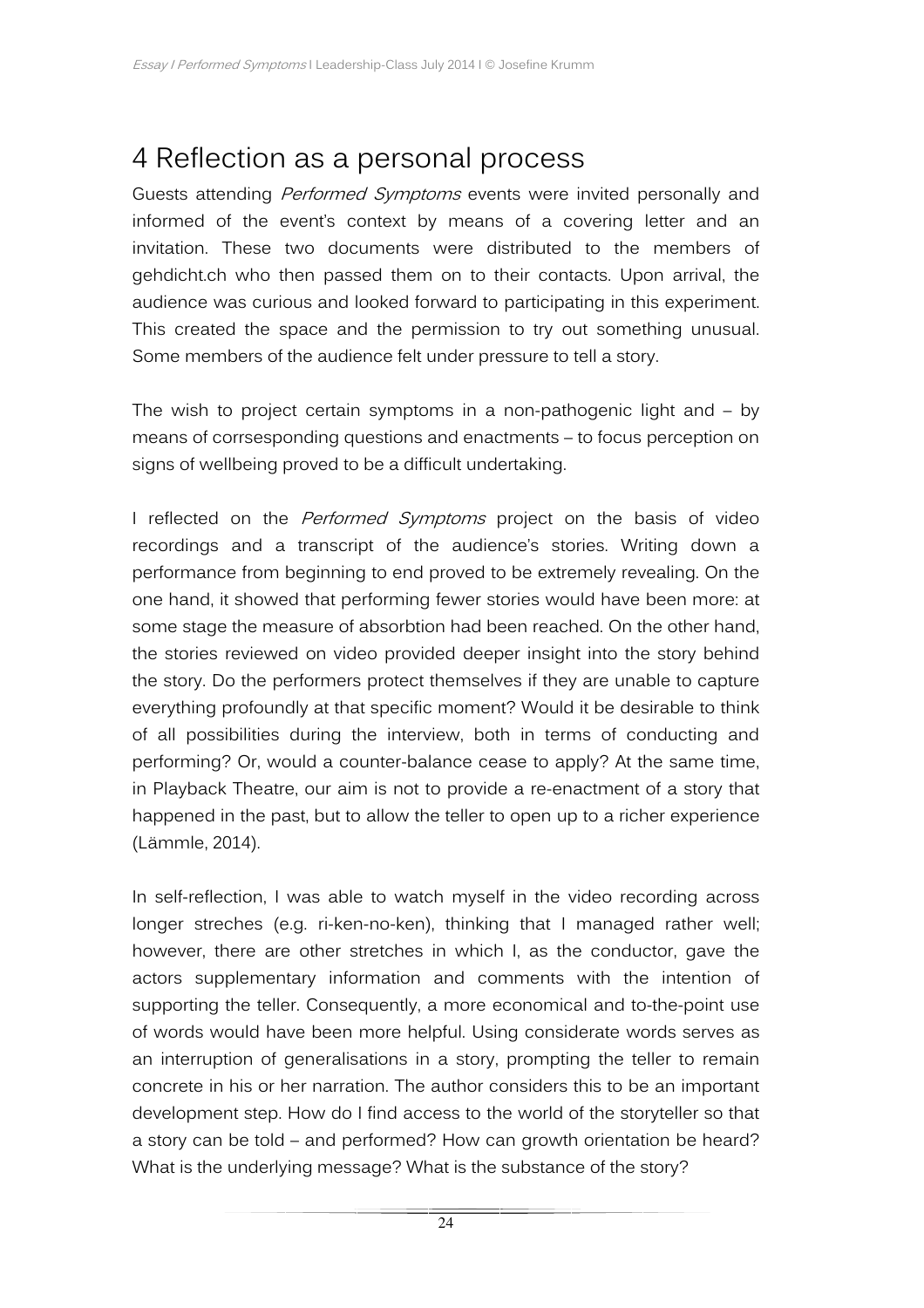Since a Playback Theatre performance holds neither an advisory function nor does it have therapeutic aims, we stick to verbal statements. The art of conducting an interview is to motivate the teller to describe concrete circumstances. The limits of a Playback Theatre performance are staked out by the position that the tellers are responsible for making decisions, for what they say and how they say it, and the mere fact that they bring up the necessary courage to say something in front of a group of strangers strengthens their ego. The performers act in the affirmative, in other words, they immerse themselves in the perception underlying the story. On stage, the performers only pretend that they are able to enter into an extremely complex world. Whether the tellers accept this is theirs to decide. Getting impulses is sufficient. The performers are simply "stirrup holders" (Lämmle, 2014) for very individual solutions.

### 5 Conclusion

Five weeks after a *Performed Symptoms* event, one teller wrote: "I remember "my" sculpture very well. What I keep in mind is that I felt well understood by the performers. This fact and the possibility to let go of the pain in me, to wipe it away, did me a world of good."

After three Performed Symptoms events it became clear that a warm and trusted atmosphere creates the space for sharing stories concerning personally experienced symptoms.

One central theme runs through all of the 25 stories concerning symptoms performed in the three events. Playback Theatre allows us to talk more deeply with one another and in ways not always revealed on first sight (Chesner, 2013). All of the stories dealing with symptoms, be they physical or psychological, were concerned with a limitation experienced by the teller. Each of the stories mentioned boundaries in some dimension, for instance, using a window pane as an allergy protection, being captivated in a decisionmaking process, or being fully absorbed in another person's symptoms.

In each of the stories, an internal or external power helped to escape an experienced closeness. In addition to remedies, such as pain killers, the stories mentioned relief following physical discharge (throwing up), a strengthening sense of humour as a belief system, helpful knowledge and information, and recourse to cultural wisdoms.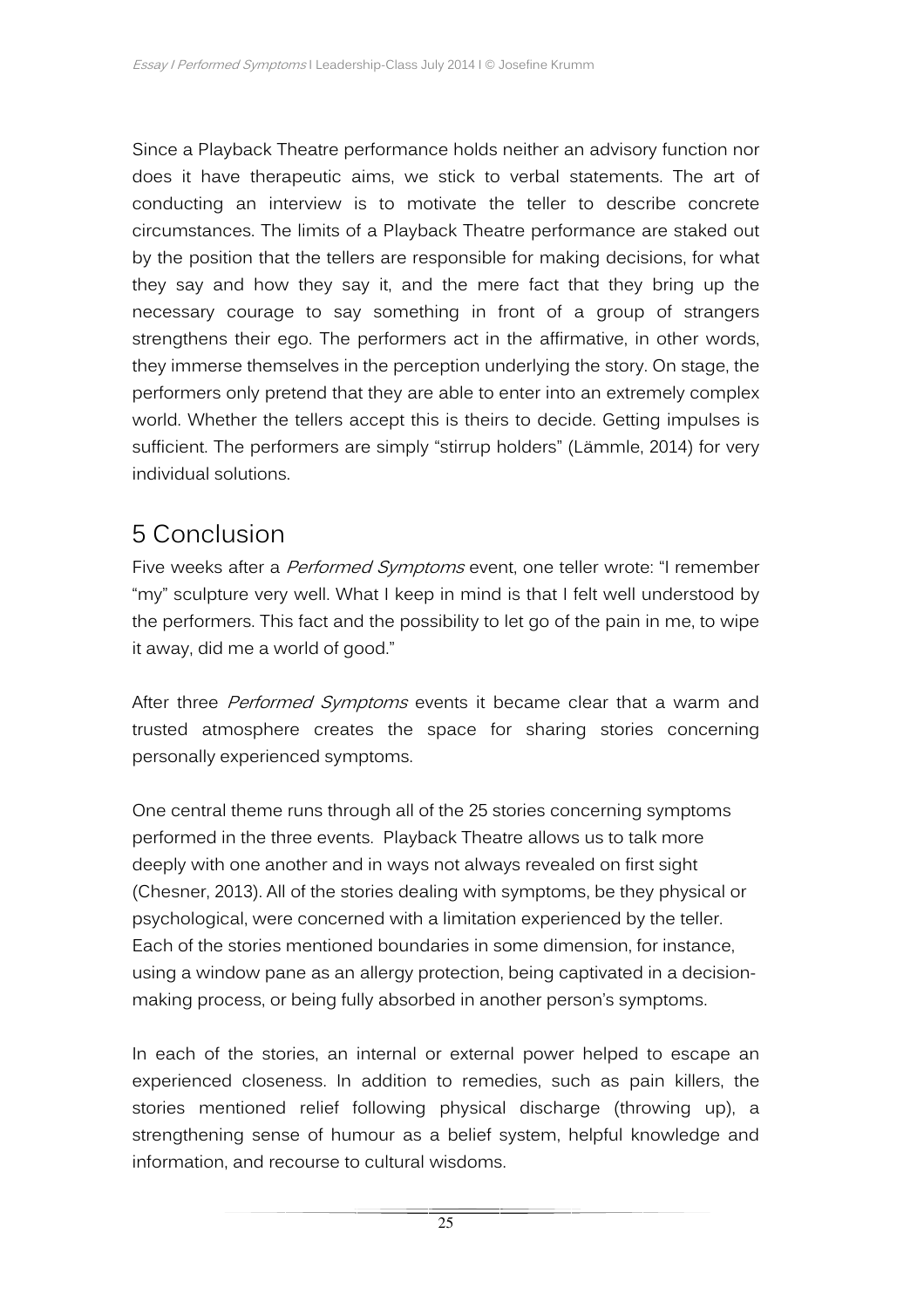The teller was required to tap an ability to maintain own boundaries and those of others and, if necessary, to draw up new ones. If this happened in connection with an event of loss, the teller had to re-evaluate the situation.

During the performance, nearly all of the tellers faced the performance directly. Emotional expressions, such as tears or a smile, were considered a sign of relief. The performance valued the stories told and provided impulses for continued exchange with other people. The tellers were given the opportunity to watch inner processes from the outside. This process generated deeper communication in a special way among the members of the audience. It is expected that this process contributes toward confidence building by an individual, namely through a better understanding of symptoms, through being able to deal with them in a better way, and through gradually comprehending them in their own context.

In summary, the performers considered the clarity of the invitation to have successfully prepared the guests and motivated them to join the evening with stories already in their minds. The performers felt that a significant task on stage was to successfully bridge the gap between an ending in misery and one in lightness connected with a sense of humour. At the beginning of a performance it is worth mentioning that imagined symptoms are a fact. One company member mentioned experiencing a higher degree of complexity and density during the enactment of a symptom than for other kinds of stories. Exhaustion after a performance did not occur. In fact, the performances gave her emotional strength. The performers experienced new possibilities of playing on stage, such as personification of a virus.

To see one's own symptom performed on stage is an experience that makes an inner process visible in the exterior without "having to" go on stage oneself. The performance should always remind the teller of his or her own capabilities of dealing with the symptom, or show how it was dealt with. Mooli Lahad (2013), in his BASIC Ph model for coping and resiliency, identified six types of natural coping mechanisms: beliefs, emotions, social, imagination, cognition und physiology. Naturally, people react in more than one of these mechanisms, and each individual is potentially able to cope on all six levels, but in the course of their life they will develop their very own configuration. When applying this model in advisory situations, I have repatedly noticed that imagination connotates the weakest.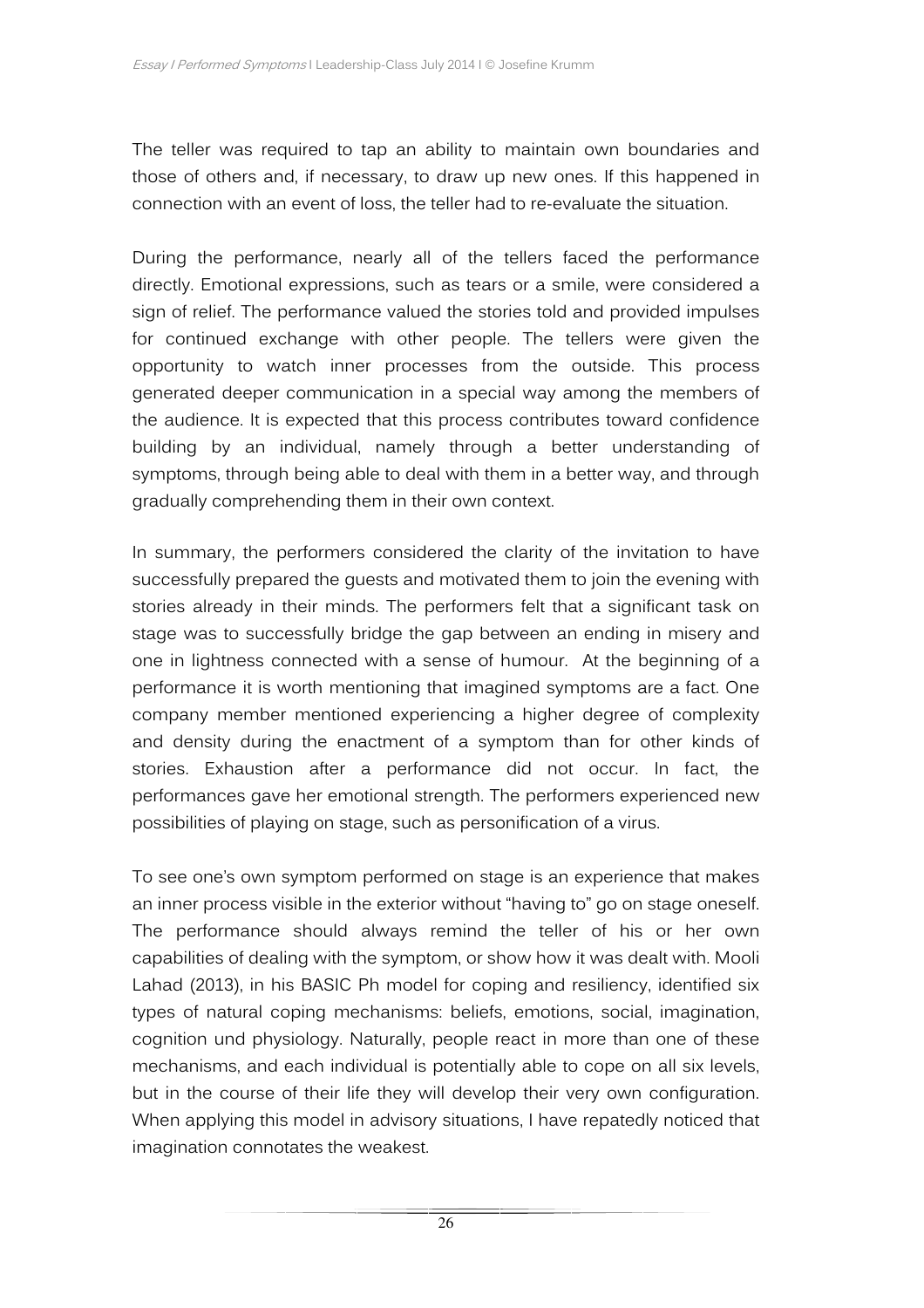When dealing with challenges, cognition and physiology are usually the most common. Imagination is being increasingly discovered by individuals as a possibility. Our life skills grow if we are able to use imagination. Playback Theatre could provide help to develop the strengthening capacity of imagination and, in addition, to cope with the challenges from symptoms.

We are now looking forward to the fourth and last performance scheduled for 27 June 2014. The project made positive demands on the members of gehdicht.ch, and it inspired them to engage in constructive discourse.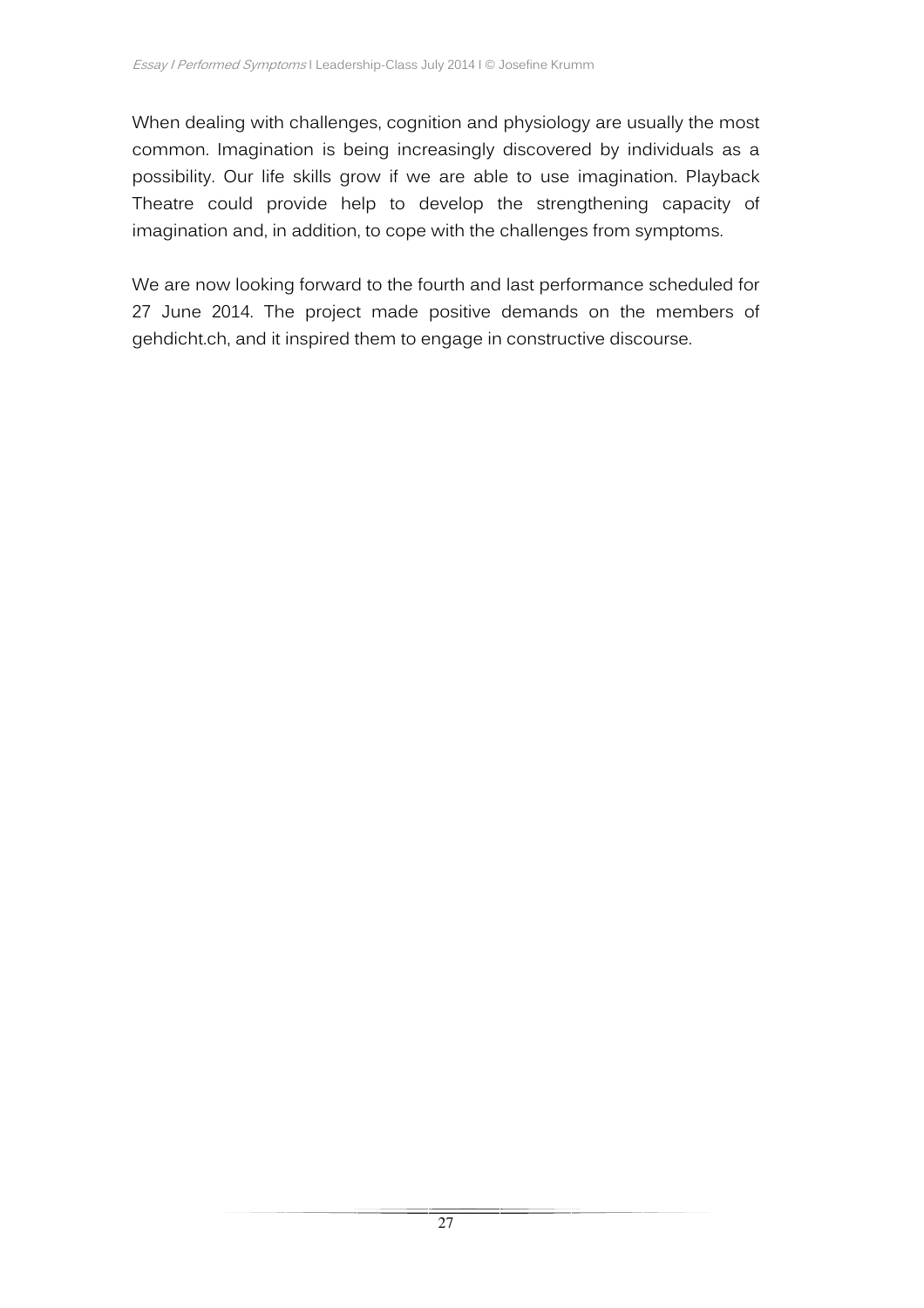### Bibliography

Achterberg Jeane, Simonton Carl (1999). **Psychonkologie.** Councelling Programm. Zertifizierte Fortbildung. ZIST Penzberg. Persönliche Aufzeichnungen.

Achterberg Jeanne et.al. (1999). **Rituale der Heilung. Die Kraft von Phantasiebildern im Gesundungsprozess.**. Verlag: Goldmann

Antonovsky Aaron Deutsche Herausgabe von Alexa Franke (1997) **Salutogenese**. Zur Entmystifizierung der Gesundheit. Deutsche Gesellschaft für Verhaltenstherapie, dgvt-Verlag Tübingen, ISBN 3-87159-136-X

Chesner Anna (2013) **Der rote Faden.** Fortbildung der Playback Theatergruppe gehdicht.ch. Personal notes.

Laemmle Brigitte (2014). **Von der Intuition.** Die Intuition ist eine unbewusste Intelligenz. Personal notes. Transaktionsanalyse TA in Luzern

Lahad Mooli (2013) **The BASIC Ph" Model of Coping and Resiliency.** Theory, Research and Cross-Cultural Application. Jessica Kingsley Publishers London and Philadelphia.

Lutz Ingrid (2005) **Was wirkt, was heilt?** Lecture at Fachhochschule für Kunsttherapie Nürtingen. Download: www.fhkt.de

Martin Faith, et.al. (2006) **Twelve years' experience with the Patient Generated Index (PGI)** of quality of life: a graded structured review. Published online: 1 February 2007 Springer Science + Business Media B.V. 2007

Oida Yoshi, Marshall Lorna (2009). **Die Tricks des Schauspielers.** Preface by Peter Brook. Alexander Verlag Berlin S.85-92

Salas Jo (2009) **Playback Theatre**, 2<sup>nd</sup> edited and amended edition, Verlag Alexander Berlin

Simonton O. Carl, Reid M. Henson (2001). **Auf dem Wege der Besserung,**  Schritte zur körperlichen und spirituellen Heilung. Verlag rororo